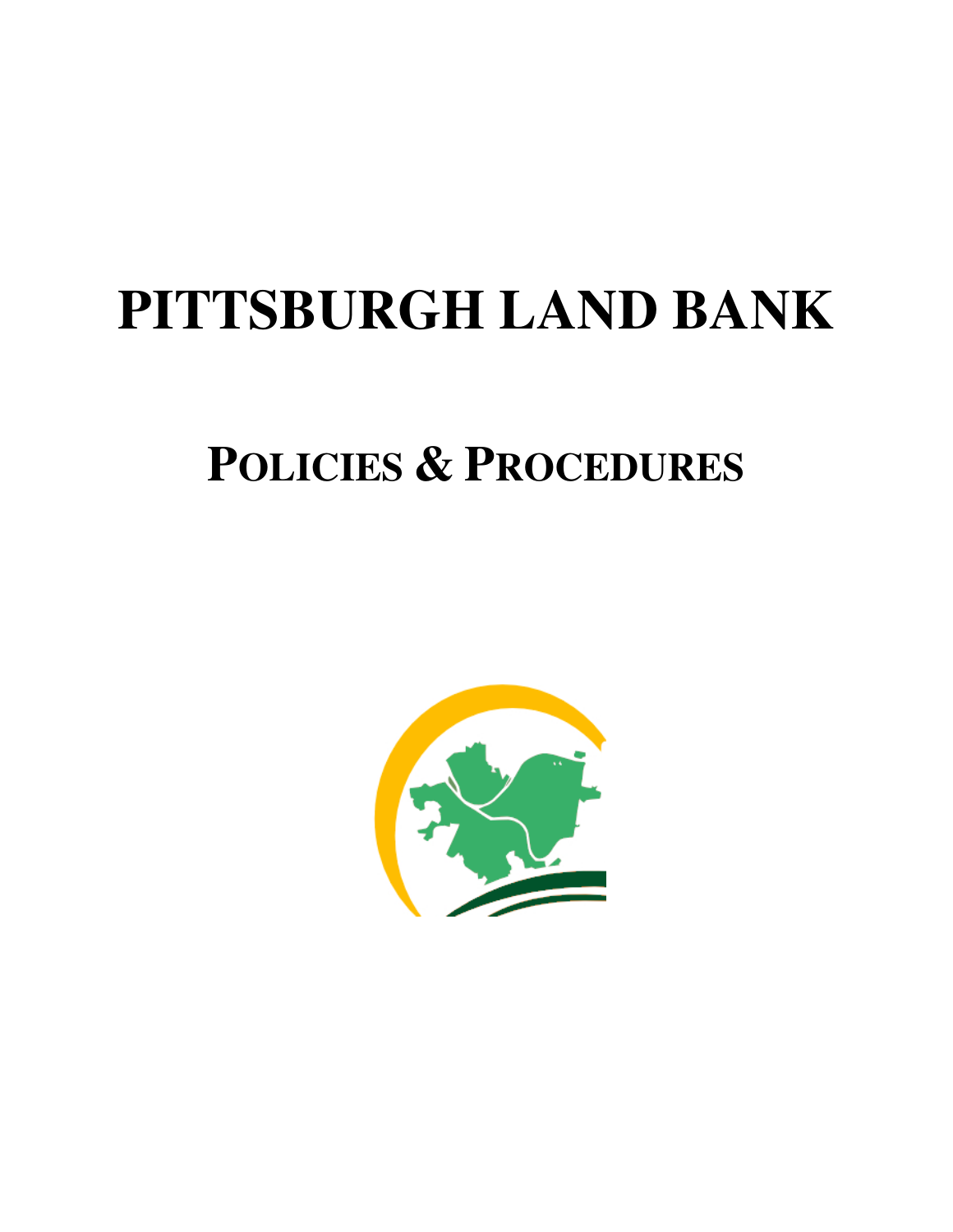## PITTSBURGH LAND BANK **POLICIES & PROCEDURES**

All capitalized terms in the section narratives are defined in Article III

### **Table of Contents**

| Article I.   |  |
|--------------|--|
| Section 1.01 |  |
| Section 1.02 |  |
| Section 1.03 |  |
| Article II.  |  |
| Section 2.01 |  |
| Section 2.02 |  |
| Article III. |  |
| Article IV.  |  |
| Section 4.01 |  |
| Section 4.02 |  |
| Section 4.03 |  |
| Section 4.04 |  |
| Section 4.05 |  |
| Section 4.06 |  |
| Article V.   |  |
| Section 5.01 |  |
| Section 5.02 |  |
| Section 5.03 |  |
| Section 5.04 |  |
| Section 5.05 |  |
| Section 5.06 |  |
| Section 5.07 |  |
| Article VI.  |  |
| Section 6.01 |  |
| Section 6.02 |  |
| Section 6.03 |  |
|              |  |
| Section 7.01 |  |
| Section 7.02 |  |
| Section 7.03 |  |
| Section 7.04 |  |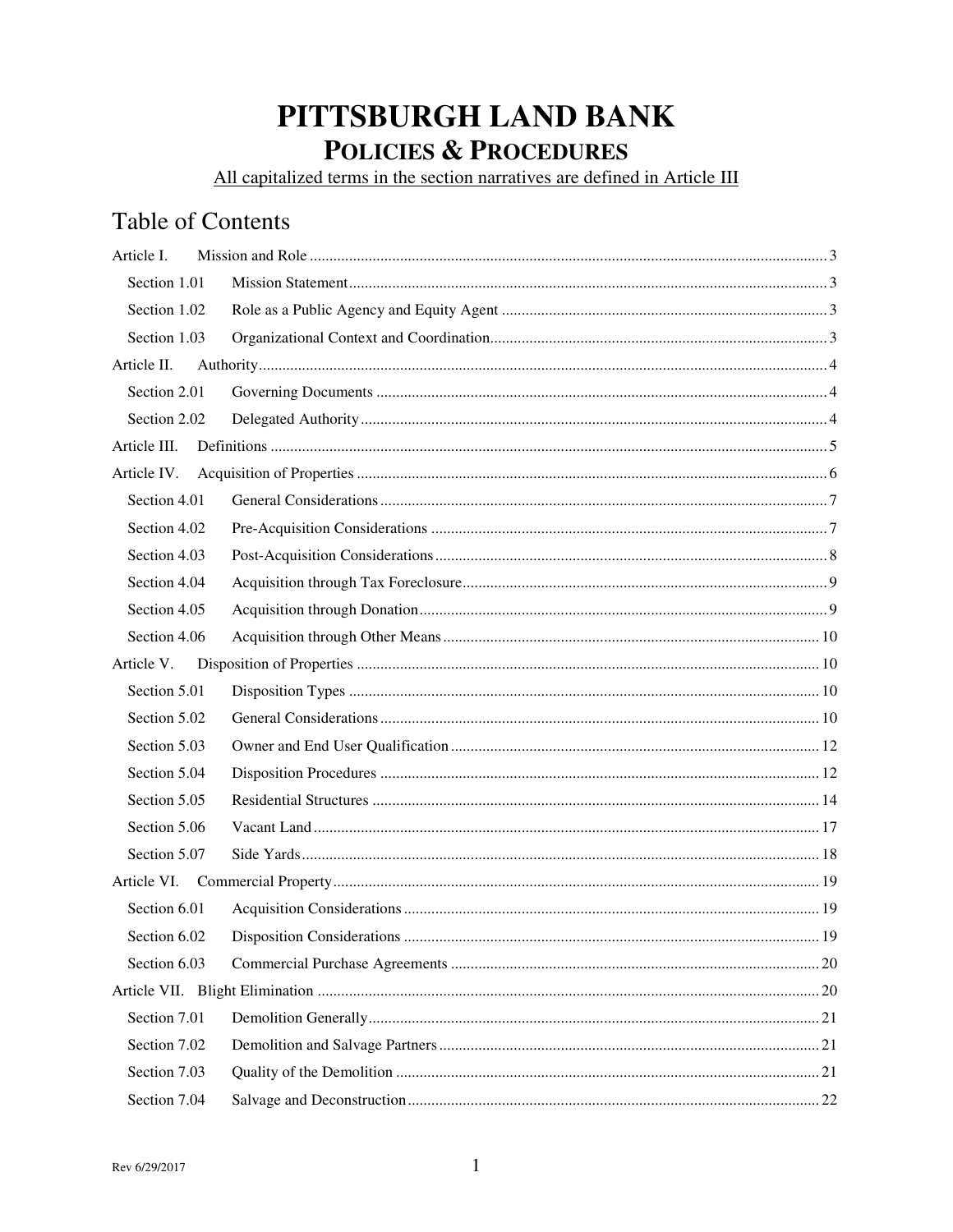| Section 7.05  |  |  |
|---------------|--|--|
| Section 7.06  |  |  |
|               |  |  |
| Section 8.01  |  |  |
|               |  |  |
| Section 9.01  |  |  |
| Article X.    |  |  |
| Section 10.01 |  |  |
| Section 10.02 |  |  |
| Section 10.03 |  |  |
| Article XI.   |  |  |
| Section 11.01 |  |  |
|               |  |  |
| Section 12.01 |  |  |
| Section 12.02 |  |  |
| Section 12.03 |  |  |
|               |  |  |
| Section 13.01 |  |  |
| Section 13.02 |  |  |
| Section 13.03 |  |  |
| Section 13.04 |  |  |
|               |  |  |
| Section 14.01 |  |  |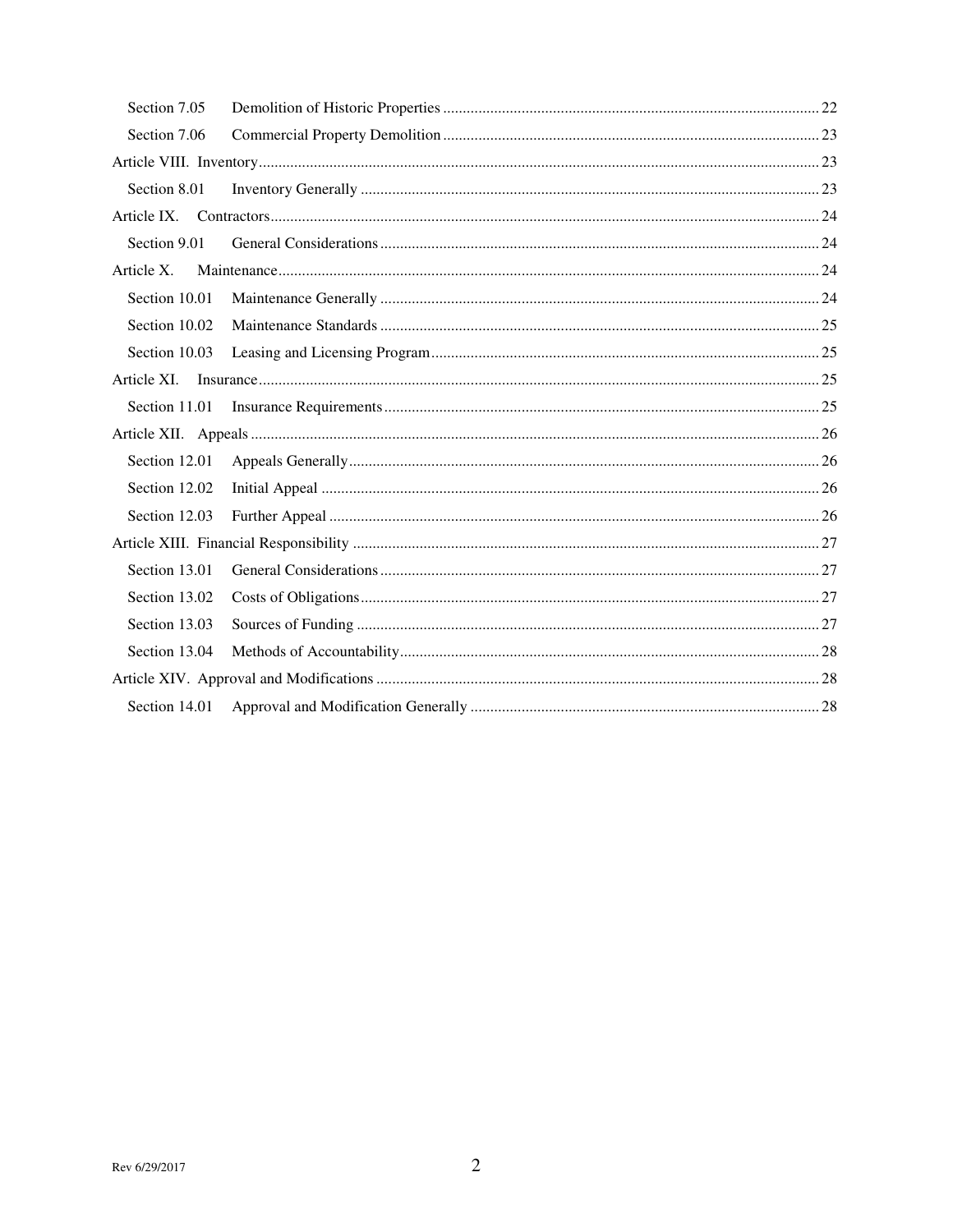#### **Article I. Mission and Role**

#### **Section 1.01 Mission Statement**

(A) The mission of the Pittsburgh Land Bank (the "PLB" or the "Land Bank") is to return unproductive real property to beneficial reuse, through an equitable, transparent, and public process, revitalize neighborhoods to strengthen the City of Pittsburgh's tax base, and support socially and economically diverse communities.

#### **Section 1.02 Role as a Public Agency and Equity Agent**

- (A) The PLB is a public body authorized by the Pennsylvania Land Bank Act (68 Pa.C.S.A §2101 et seq) (the "Act"), and created by Pittsburgh Ordinance 2014-25 (the "Ordinance"), and incorporated per certificate issued by Pennsylvania Department of State on May 2, 2014. It is governed by a Board of Directors appointed in accordance with the Ordinance.
- (B) The Act and the Ordinance encourage or require the PLB to be an agent for equitable land recycling and management by way of:
	- PLB governance that includes representation of those city council districts identified by regular audits to be the most impacted by distressed and vacant parcels;
	- (ii) Consistency with land use plans and planning provisions;
	- Direct outreach to owner occupants and occupants with equity interest in real property within a policy preference to support homeownership and keeping owner occupants in their homes;
	- Accessible information about PLB properties and policies;
	- $(v)$  Procurement that includes local sourcing, prevailing wage  $\&$  minority outreach (as related to federal funding); and
	- (vi) Inclusive housing.
- (C) PLB is committed to being a partner in neighborhood scale development that
	- (i) Creates long term affordable housing,
	- (ii) Protects owner occupants,
	- (iii) Remediates blight,
	- Facilitates greening and urban agriculture, and
	- (v) Provides for storm water management.

#### **Section 1.03 Organizational Context and Coordination**

(A) The PLB is one of several local government entities and City Agencies involved in the overall land recycling and management system. As such, the PLB has a distinct role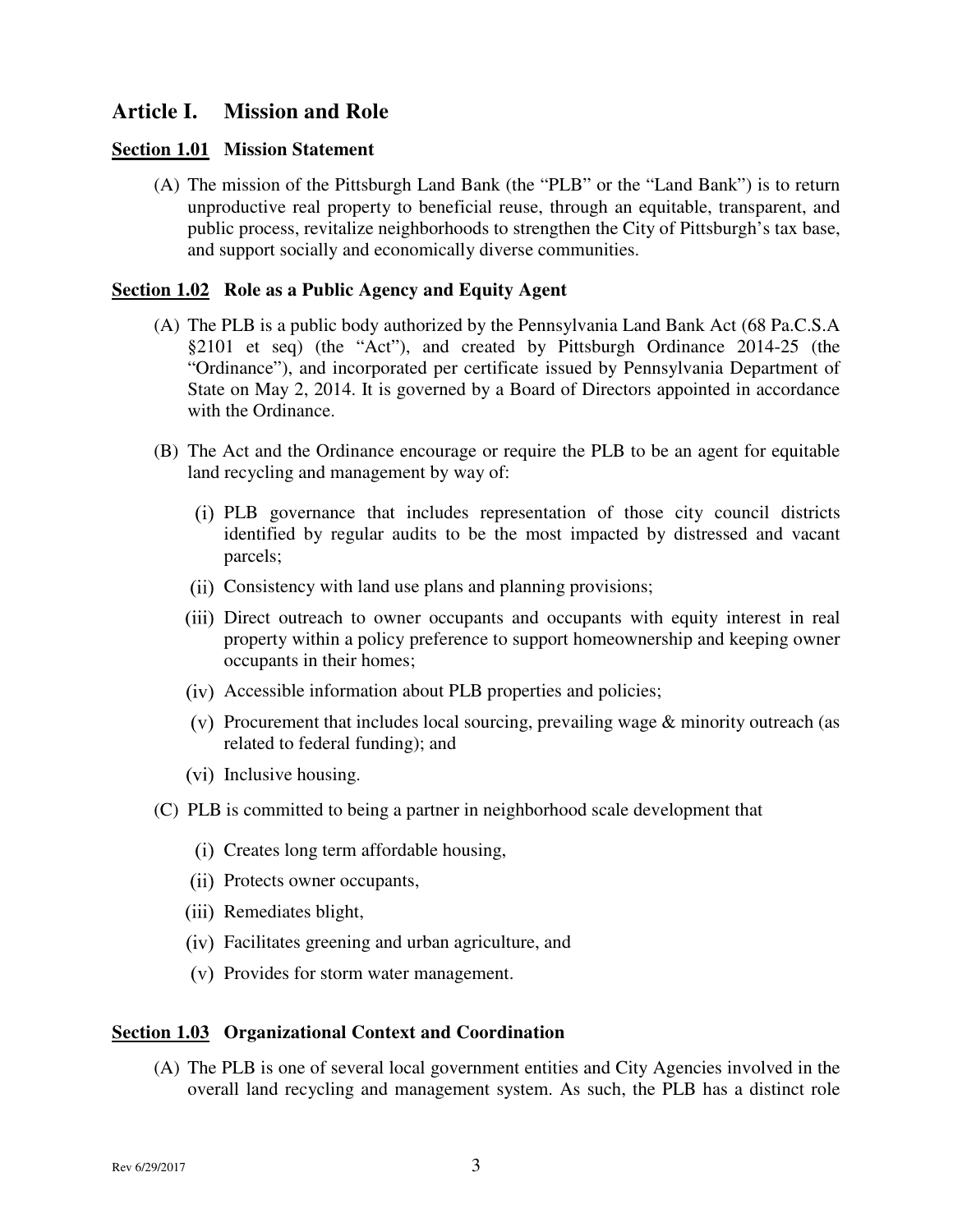within this system. The PLB will work within its role within the systems and coordinate with the other relevant agencies to ensure alignment and efficiency.

- (B) The PLB is a steward of property for the City. The public has the expectation that the City is the arbiter of land use and management by way of various authority and departmental functions like code enforcement, planning, and zoning and more generally, blight elimination and economic development. The PLB will partner with the City and the URA in citywide revitalization efforts. The PLB's specific role will be to aid in neighborhood scale development, the recycling and repurposing of land suitable for single family infill development, the stabilization of standing structures supporting neighborhood commercial districts, and vacant land suitable for community needs. The City has an ongoing role providing for basic needs, citywide public infrastructure, and services and amenities, such as parks, for all City residents that may from time to time require land. Land assembly for purposes of multi-unit residential, commercial, and large-scale redevelopment in geographically concentrated areas is the role of the URA.
- (C) The PLB shall enter into a three-party Cooperation Agreement with the City and URA per 174.12A(d) of the Ordinance setting forth the respective rights and obligations of each party in their ongoing interaction (the "Tri-Party Cooperation Agreement"). Notwithstanding anything to the contrary herein, the Tri-Party Cooperation Agreement shall exclusively govern the terms of any and all transactions between or among PLB, the City, and the URA.

#### **Article II. Authority**

#### **Section 2.01 Governing Documents**

(A) PLB's core governing documents are the Act, the Ordinance, PLB Bylaws as adopted on October 8, 2015, these Policies and Procedures, as amended, and any forthcoming ICAs and Cooperation Agreements.

#### **Section 2.02 Delegated Authority**

- (A) Unless otherwise provided in these Policies & Procedures, the Board of Directors of the PLB delegates to the PLB Executive Committee or its Staff, the authority:
	- To acquire and dispose of property on behalf of the PLB;
	- (ii) To contract with third parties on behalf of the PLB;
	- (iii) To determine the fair market value of a property owned by the PLB;
	- (iv) To determine the potential for renovation of a structure; and
	- To expend PLB funds consistent with its approved annual budget.
- (B) The authority provided in this Article may only be exercised consistent with these Policies and Procedures. The action of a PLB staff member inconsistent with these Policies and Procedures will have no effect unless ratified by the Board of Directors of the PLB.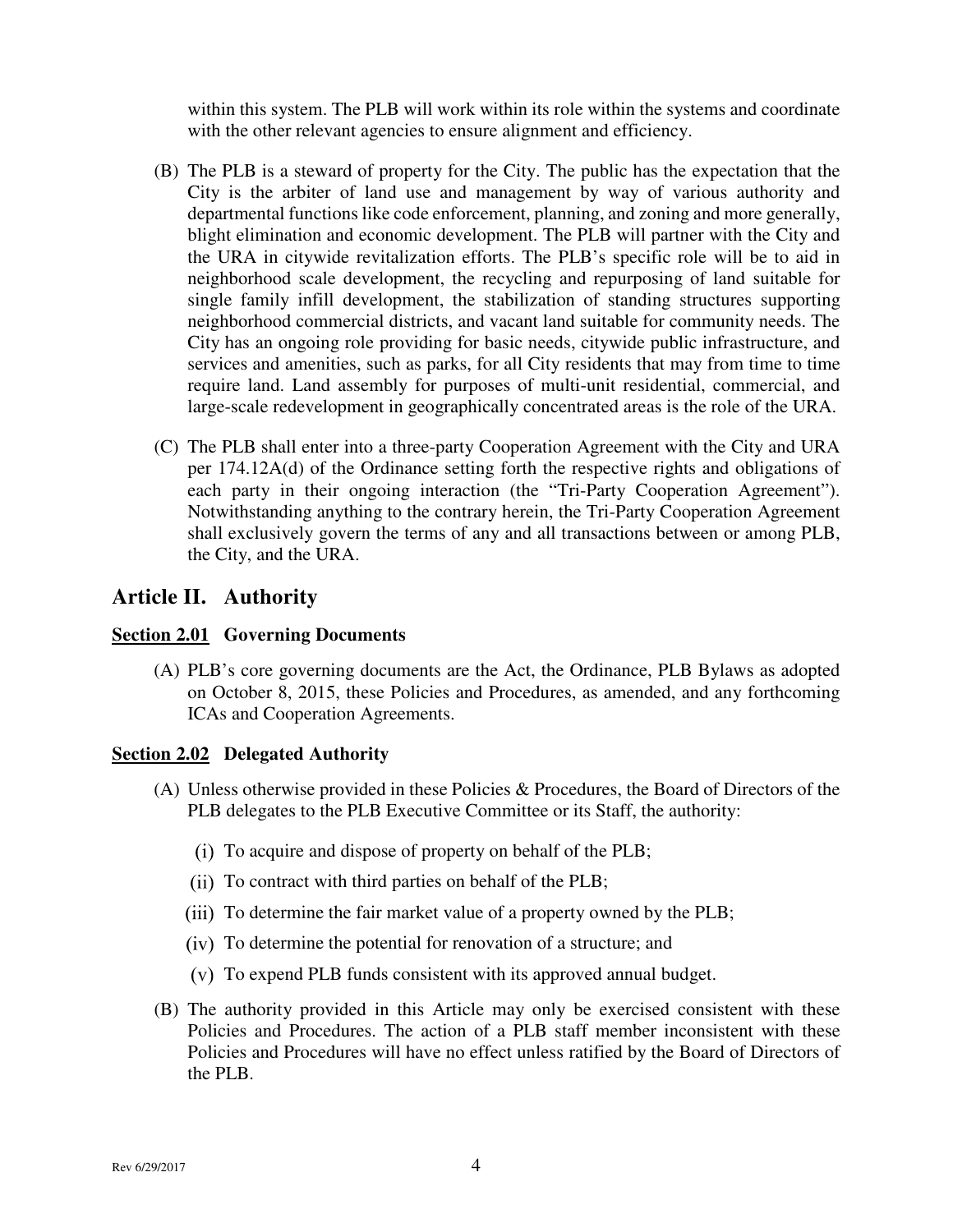- (C) Exceptions to these Policies and Procedures may be approved by the Board of Directors after a complete presentation by the PLB staff.
- (D) The PLB may enter into Cooperation Agreements with City Agencies that may provide them exempt status from the requirements of these Policies and Procedures.

#### **Article III. Definitions**

Act. The Land Bank Law, Act 153 of 2012, codified at Title 68 Pa.C.S.A. §2101 et seq. and any successor law.

Appeal Party. Shall have the meaning provided is Section 12.01(A) hereof.

City. The City of Pittsburgh, a Home Rule Municipality.

City Agency or City Agencies. Any locally-controlled public or quasi-government agency, including Commonwealth Authorities, operating wholly within the boundaries of the City of Pittsburgh, including: Pittsburgh Water and Sewer Authority, Urban Redevelopment Authority, Pittsburgh Parking Authority, Sports and Exhibition Authority, and the Pittsburgh Public Schools.

Commercial Property. Commercial, industrial and mixed use properties and residential properties with five or more units as zoned per Pittsburgh Code, and under current use.

Consideration. The purchase price amount and form of payment for the transfer of Real Property from the PLB to a Qualified End User.

Cooperation Agreements. PLB agreements with City Agencies regarding PLB property acquisitions and dispositions that provide for coordination, alignment, and efficiencies.

County. County of Allegheny.

Development Plan. A comprehensive plan for the development or redevelopment of commercial property submitted by a Qualified End User for approval by the PLB.

ICA or ICAs. Intergovernmental Cooperation Agreements as authorized by state law between PLB and any Taxing Jurisdiction regarding tax sale procedures, or discharge of tax liens or municipal claims, or remittance real estate tax collection on Real Property disposed of by the PLB.

Interested Party. Any individual or entity that resides in, rents, or owns property within the neighborhood in which the property that is subject to a Section 5.04 disposition is located.

Low and Moderate Income. Individual and family income standards as set by the Department of Housing and Urban Development, based on the area median income (AMI) for Allegheny County.

Major Commercial Property. Any commercial property with a gross building area of 10,000 square feet or more or occupying land one (1) acre or more.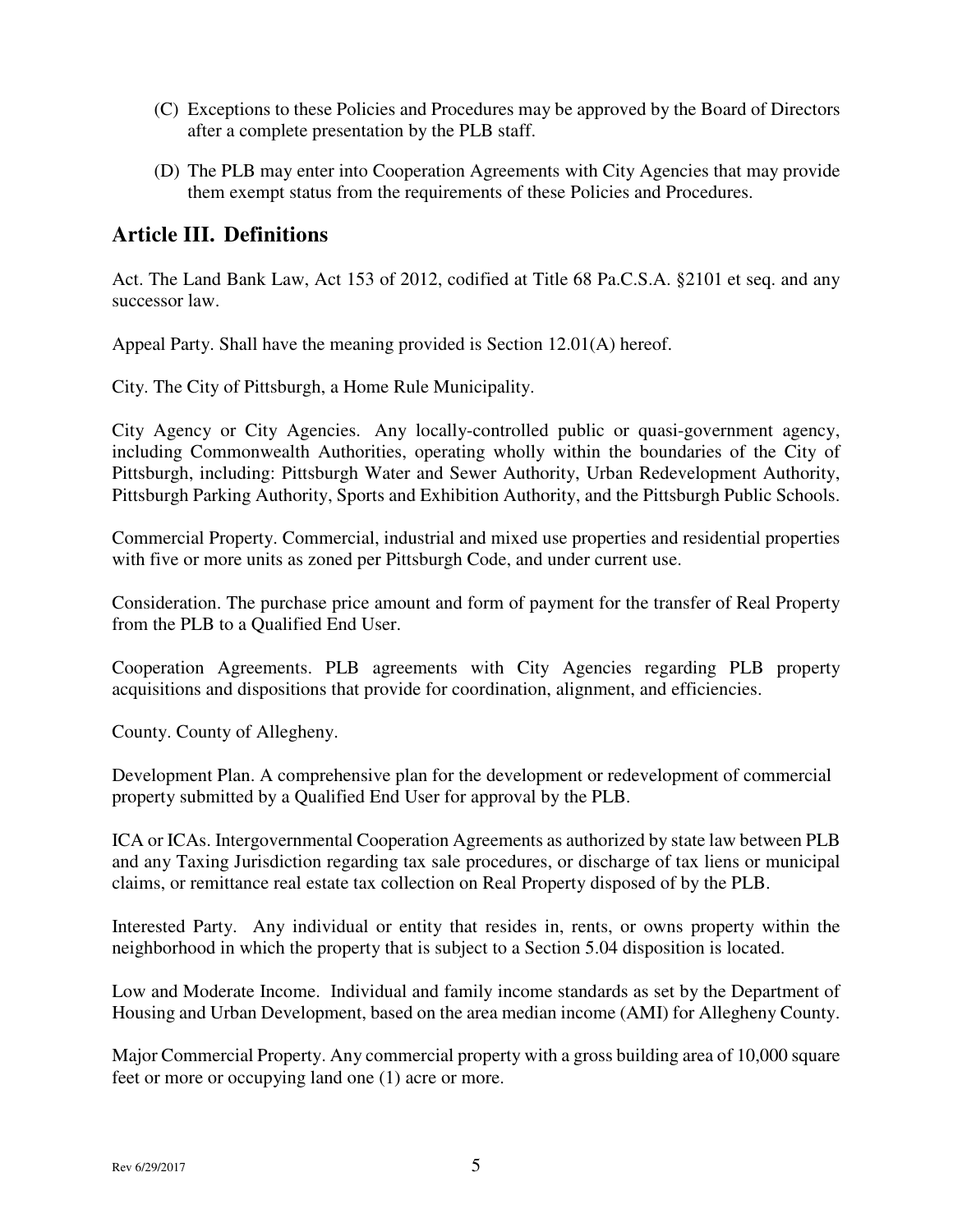Neighborhood Plan(s). Comprehensive neighborhood plans as adopted or accepted by the Pittsburgh Planning Commission for guidance or use by the City and City Agencies in land use and investment decisions.

Ordinance. Pittsburgh Ordinance 2014-25 creating the Pittsburgh Land Bank.

Pittsburgh Land Bank or PLB. The Corporation or the PLB Chair or Chair's designee, as context requires.

Property Costs. The aggregate costs and expenses of the PLB attributable to the specific property in question, including costs of acquisition, maintenance, repair, demolition, marketing of the property, and indirect costs of the operations of the PLB allocable to the property.

Qualified End User. An individual or business entity that, in addition to any specific requirements determined to be appropriate by the PLB, meets the general criteria as outlined in section 5.03(A)(i) of these Policies as Procedures, as amended.

Real Property. As defined in the Act, land and all structures and fixtures thereon and all estates and interests in land, including easements, covenants and leaseholders.

Registered Community Organization. A designation that gives formal status to community based organizations that register with the City of Pittsburgh and provides benefits to those community organizations.

Residential Structures. Residential structures shall have the meaning given in Section 5.05 of these Policies and Procedures.

School District. The School District of Pittsburgh.

Side Yard. Vacant, unimproved land that has been determined qualifies for sale as a side yard per the Department of City Planning and proceeds per Section 5.07 of these Policies and Procedures.

Taxing Jurisdiction or Tax/Municipal Claim Jurisdiction. A county, city, borough, incorporated town, township, school district, or a body politic and corporate created as a municipal authority pursuant to law (municipal or local authority). who may have claims against property that is subject to delinquent tax enforcement procedures.

Urban Redevelopment Authority, or URA. A Redevelopment Authority, organized and existing under the Urban Redevelopment Law, 35 P.S. §1701 *et seq.* 

Vacant Land. Vacant, unimproved land regardless of zoning that is ineligible as a Side Yard and the subject of Section 5.06.

#### **Article IV. Acquisition of Properties**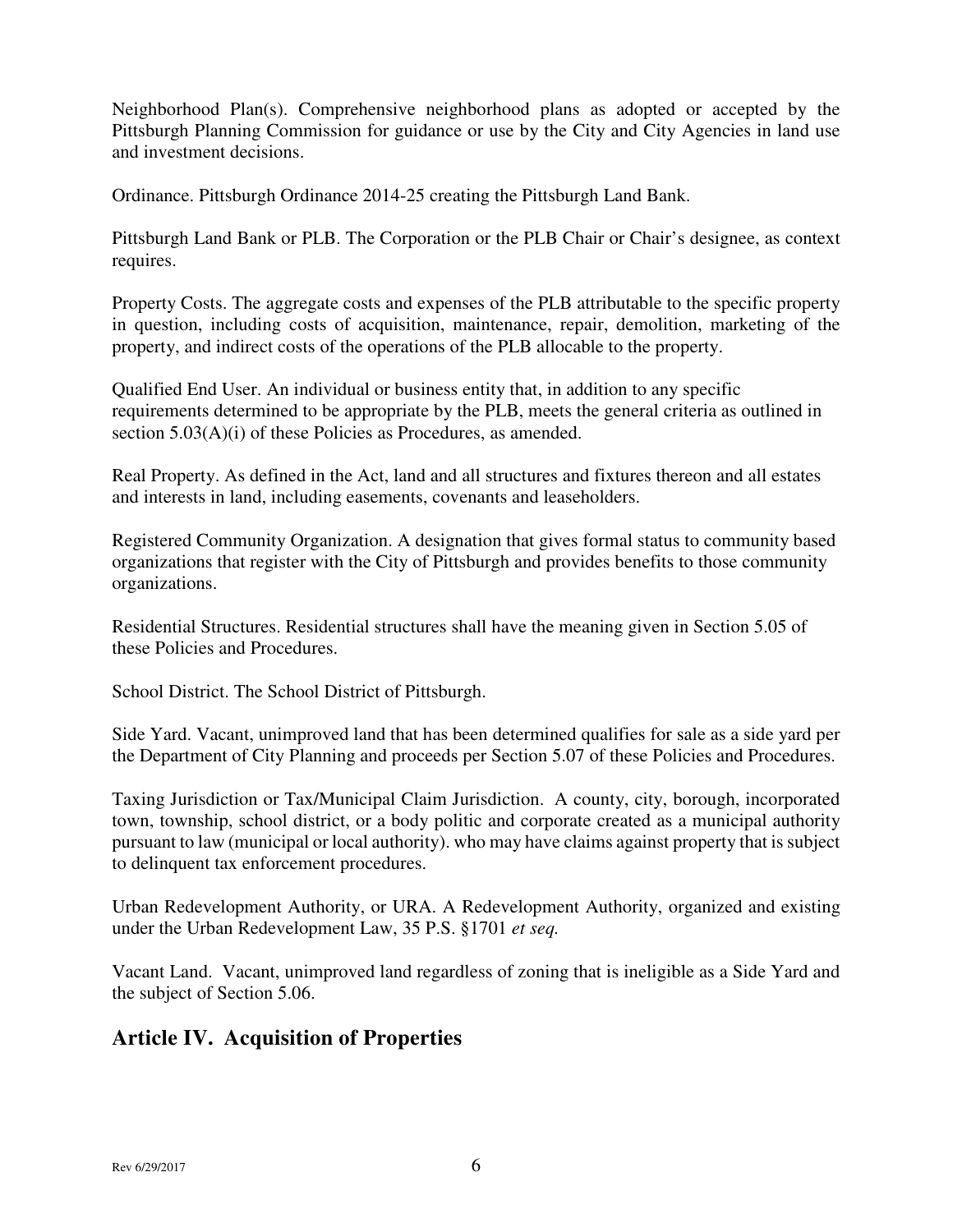#### **Section 4.01 General Considerations**

- (A) In keeping with its mission and not intending to be the long-term holder of property without end use, as well as the budgetary guidelines set forth in the Ordinance, the adequate maintenance of the PLB's existing portfolio of property shall take priority over new acquisition in any given budget year. Upon ensuring the adequate maintenance of its existing portfolio, the PLB may elect to acquire new properties per its annual strategic priorities with its remaining budgetary resources.
- (B) The PLB may acquire vacant, abandoned, and tax-delinquent property to further its mission. In determining whether to acquire a property, the PLB will target those properties that meet one or more of the following criteria:
	- There is a qualified end user committed to purchasing and returning the property to productive use;
	- There is a prospective end user, neighborhood resident, local governmental entity, community stakeholder, or other interested party who has requested that the PLB review the property for acquisition;
	- (iii) The redevelopment of the property will support strategic development efforts, is likely to act as catalyst for further development, or is part of a comprehensive development plan;
	- Acquisition will support public infrastructure, green space development, or storm water management;
	- $(v)$  Acquisition will help stabilize or improve neighborhood conditions by reducing blight;
	- (vi) Acquisition will help create or preserve homeownership opportunities;
	- There is an existing market for the property, but title issues prevent the property from being developed to its highest and best use;
	- Acquisition of the property will further the PLB's mission and the PLB has the resources to maintain and market the property.

#### **Section 4.02 Pre-Acquisition Considerations**

- (A) The PLB should consult with City Agencies, specifically the Pittsburgh Department of City Planning, to follow parcel categorization and any zoning, citywide or Neighborhood Plans when and where they exist, when identifying which parcels to acquire.
- (B) The PLB will assess the condition, marketability, potential holding and maintenance costs, and possible end users of every property prior to acquisition. When possible, the PLB will conduct a complete condition assessment of all structures prior to acquisition.
- (C) Prior to acquisition, the PLB will ensure that it has available funds to hold and maintain the property for an extended ownership period of no less-than three (3) years.
- (D) The PLB shall strive for clear, insurable, and marketable title across its entire inventory.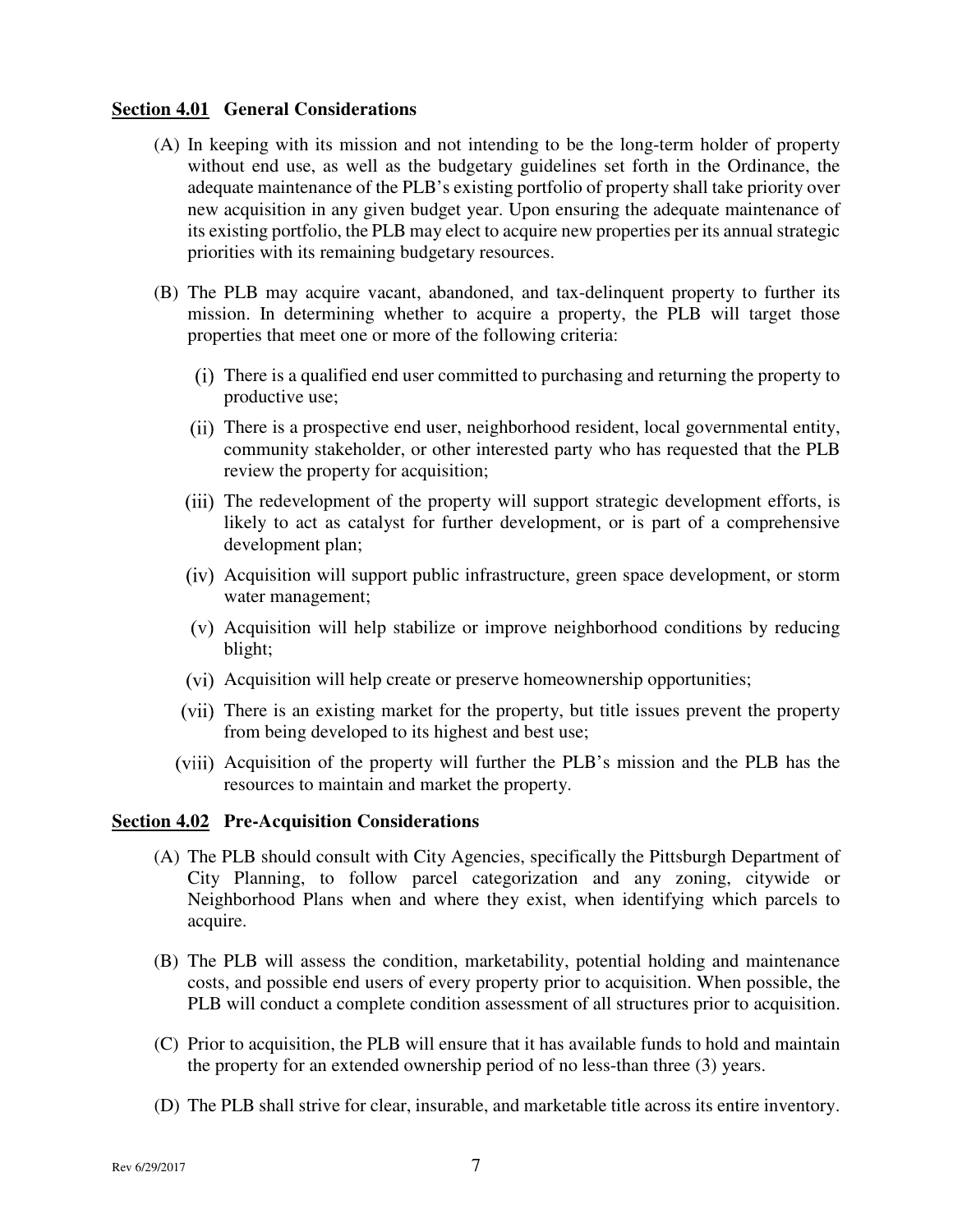As such, the PLB may only acquire property:

- That already has clear and marketable title; or
- Whose title issues can be resolved given the particular powers specifically available to Pennsylvania land banks like expedited quiet title and discharge of tax liens and municipal claims in accordance with the Act; or
- (iii) At the discretion of the PLB staff and Board under special circumstances.
- (E) Environmental Consideration. The PLB will not take title to or have any work performed on Real Property that has or is likely to have environmental contamination without:
	- Obtaining a Phase I environmental assessment;
	- Prior approval of the Board of Directors; and
	- Prior or funded environmental remediation rendering the site clean and free from contamination.
- (F) Notwithstanding section 4.02(E), the PLB may acquire Real Property with known or likely environmental contamination as a pass-through entity if:
	- The Qualified End User agrees to fully indemnify the PLB for all liability stemming from environmental contamination on the commercial property; and
	- The Qualified End User agrees to remediate existing environmental contamination to acceptable standards as a condition of the development agreement.
- (G) If a property is either designated as historic or located in an established historic district, the PLB will initiate communication with the appropriate designating historic commission or body to determine potential disposition options prior to acquisition.
- (H) Prospective end users, community stakeholders, or other interested parties may submit a Request for Investigation to the PLB. The PLB may elect to assess properties brought to its attention under a Request for Investigation for potential acquisition provided it has the resources to do so.
- (I) The PLB will participate and coordinate with City Agencies in the land recycling and management system on the development of guidelines for its acquisition and banking of properties under special status on behalf of community development corporations for specific community based projects, including alignment with the anticipated forthcoming adoption of City policy regarding Registered Community Organizations. PLB will advance best practices drawn from the Pittsburgh Property Reserve.

#### **Section 4.03 Post-Acquisition Considerations**

- (A) Upon acquiring any property with a structure, the PLB will conduct a complete condition assessment if one has not already been conducted, secure the property, add the property to its maintenance schedule, and prepare a marketability assessment for the property.
- (B) As soon as practical following acquisition, the PLB will move forward with property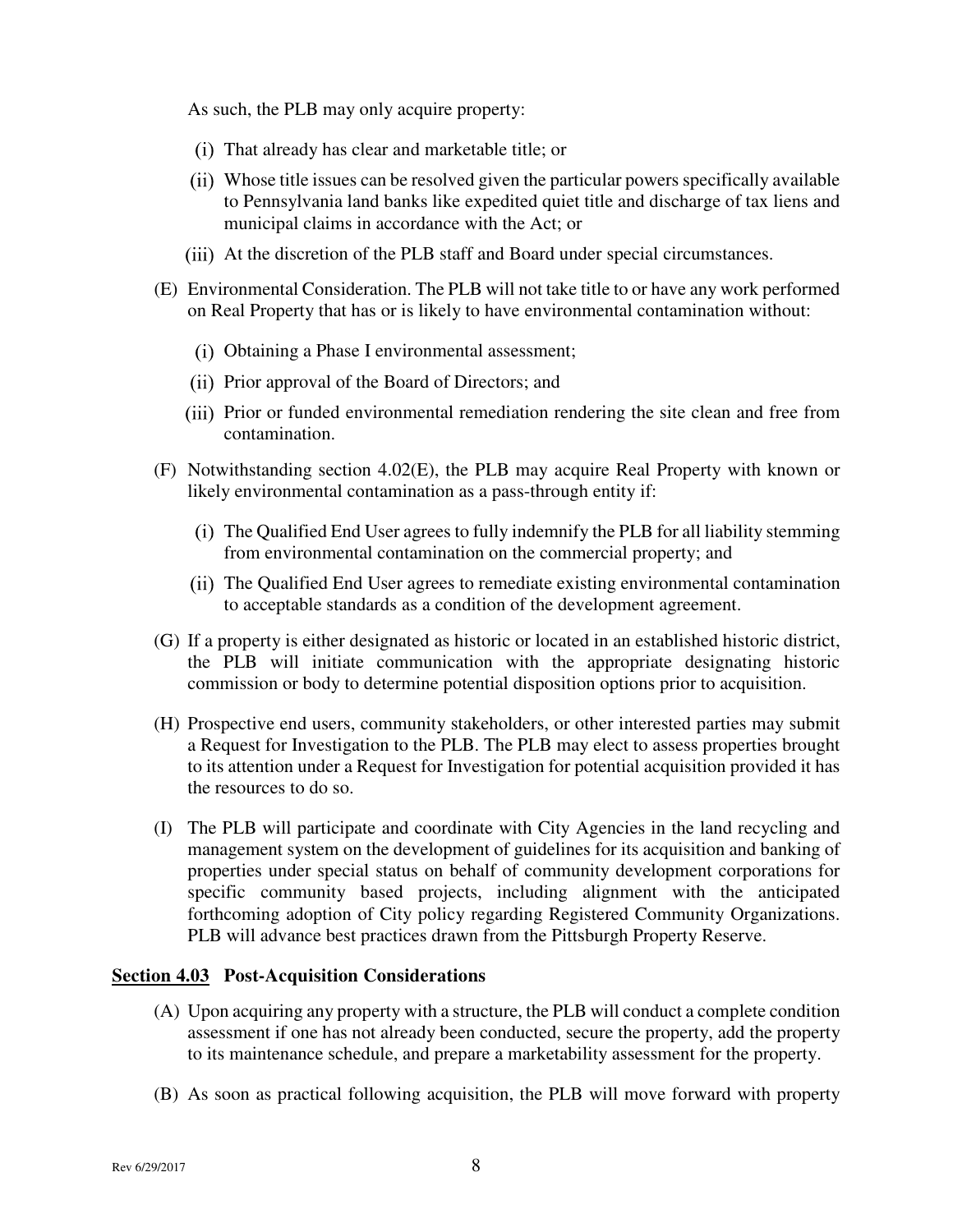disposition, demolition, or marketing following acquisition.

- (C) Upon acquiring a property, the PLB will make its ownership known to the public (see 8.03C). If the PLB has been in contact with a prospective end user, neighbor, community based organization, or other interested party prior to acquisition, it will communicate its ownership of the property to the interested party or parties.
- (D) The PLB shall make short-term temporary licenses available to prospective purchasers for pre-development testing and planning, provided the licensee returns the property to its original state at the completion of said license.

#### **Section 4.04 Acquisition through Tax Foreclosure**

- (A) The Land Bank may bid on and acquire title to Real Property in judicial and non-judicial delinquent tax enforcement proceedings ("Tax Sales"), as determined to be the most efficient and effective method, in accordance with
	- (i) Judicial: Section 2117(d) of the Act entitled, procedure relating to the act of May 16, 1923 (P.L. 207, No. 153) known as the Municipal Claims and Tax Lien Law and codified at Title 53 P.S. §7101 et seq. of Purdon's Pennsylvania Statutes and any successor law, ("MCTLL"); OR
	- (ii) Non-Judicial: Section  $2117(e)$  of the Act, procedure relating to the act of October 11, 1984 (P.L.876, No.171), known as the Second Class City Treasurer's Sale and Collection Act ("Treasurer's Sale"), or other such general, special or local laws as may be applicable.
- (B) With regard to the Treasurer's Sale, PLB shall enter into an agreement with the City and City Agencies that fulfills the Act's Sections  $2117(e)(2)(i)$  and  $(e)(1)$  required agreements and proceed in accordance with the Three Taxing Bodies Agreement dated November 30, 1992, as amended.
- (C) With regard to MCTLL, PLB and Tax/Municipal Claim Jurisdictions, initially the City, County and Pittsburgh School District, shall enter into an ICA that fulfills the Act's Sections  $2117(d)(2)(i)$  and  $(e)(1)$  required agreements.
- (D) PLB representatives will meet regularly with the City's Finance Department and representatives of the third party tax collector, to strategically coordinate acquisitions with the combined delinquent claims enforcement ICA and related agreements as well as with the Act's and MCTLL's delinquent tax enforcement procedures and acquisitions at tax sale.
- (E) Upon acquisition after tax foreclosure, the PLB will coordinate with the City Real Estate Division and City Law Department for the satisfaction of divested delinquent taxes, assessments, charges, penalties, and interest, and for tax exempt status of the property for the entire period the PLB owns the property.

#### **Section 4.05 Acquisition through Donation**

(A) The PLB may acquire property or rights or interests in property that is tax delinquent by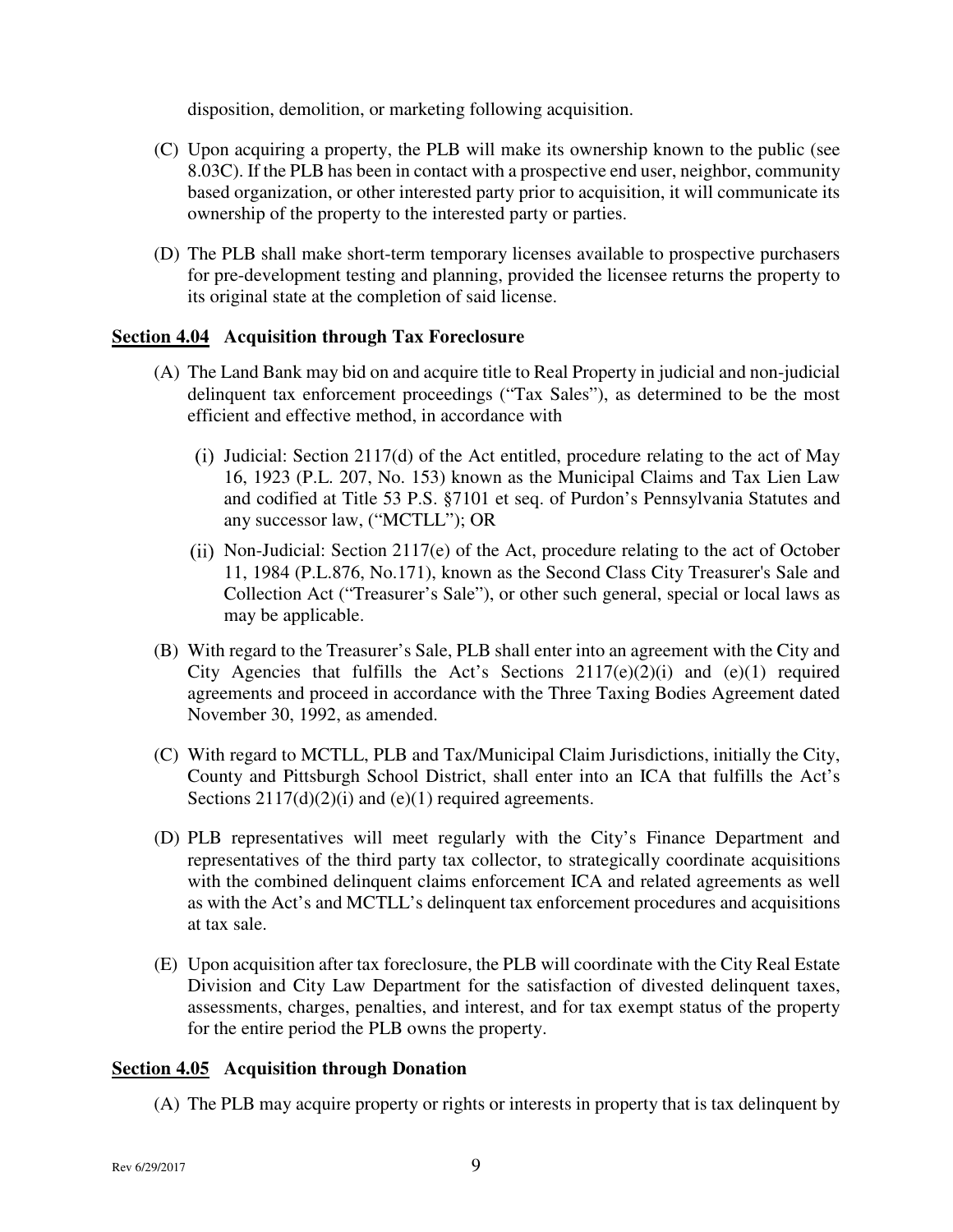donation, gift, or devise. Any such acquisition shall be in accordance with MCTLL procedures for donations of tax delinquent properties and extinguishment of delinquent claims for taxes, and with any ICA(s) required to implement such MCTLL procedures.

- (B) The PLB may also acquire property or rights or interests in property that is not tax delinquent by donation, gift, or devise. PLB shall make reasonable efforts to follow the procedures set forth in Section 4.02 for any such acquisitions.
- (C) If requested by a donor of property, the PLB, as an eligible charitable organization, will acknowledge a donation. The donor will be solely responsible for reporting and determining the value of any property donated to the PLB.
- (D) If a private property owner transfers a property to the PLB for land assembly, the PLB will have the right, but not the obligation, to maintain, repair, demolish, clean, and grade the property and perform all other tasks and services regarding the property that the PLB determines are necessary.

#### **Section 4.06 Acquisition through Other Means**

- (A) The PLB may acquire property through transfer from the City and/or the URA pursuant to the Tri-Party Cooperation Agreement.
- (B) The PLB may acquire property through purchase from a private party if no other means of acquisition is available and acquiring the property is a priority.

#### **Article V. Disposition of Properties**

#### **Section 5.01 Disposition Types**

- (A) All PLB Property Dispositions will be categorized as one of the following disposition types:
	- (i) Residential Structures;
	- (ii) Vacant Land;
	- (iii) Side Yards; or
	- (iv) Commercial Properties
- (B) General considerations, prohibitions, and procedures applicable to each disposition type are set forth in Sections 5.02, 5.03, and 5.04. Processes and considerations specific to each disposition type are set forth in Sections 5.05 - 5.07 and Article VI.
- (C) PLB shall dispose of property to the City and/or URA according to the terms of the Tri-Party Cooperation Agreement.

#### **Section 5.02 General Considerations**

(A) The PLB will prioritize its disposition resources, including any dollars allocated for demolition, maintenance, and renovation, based on the following general criteria: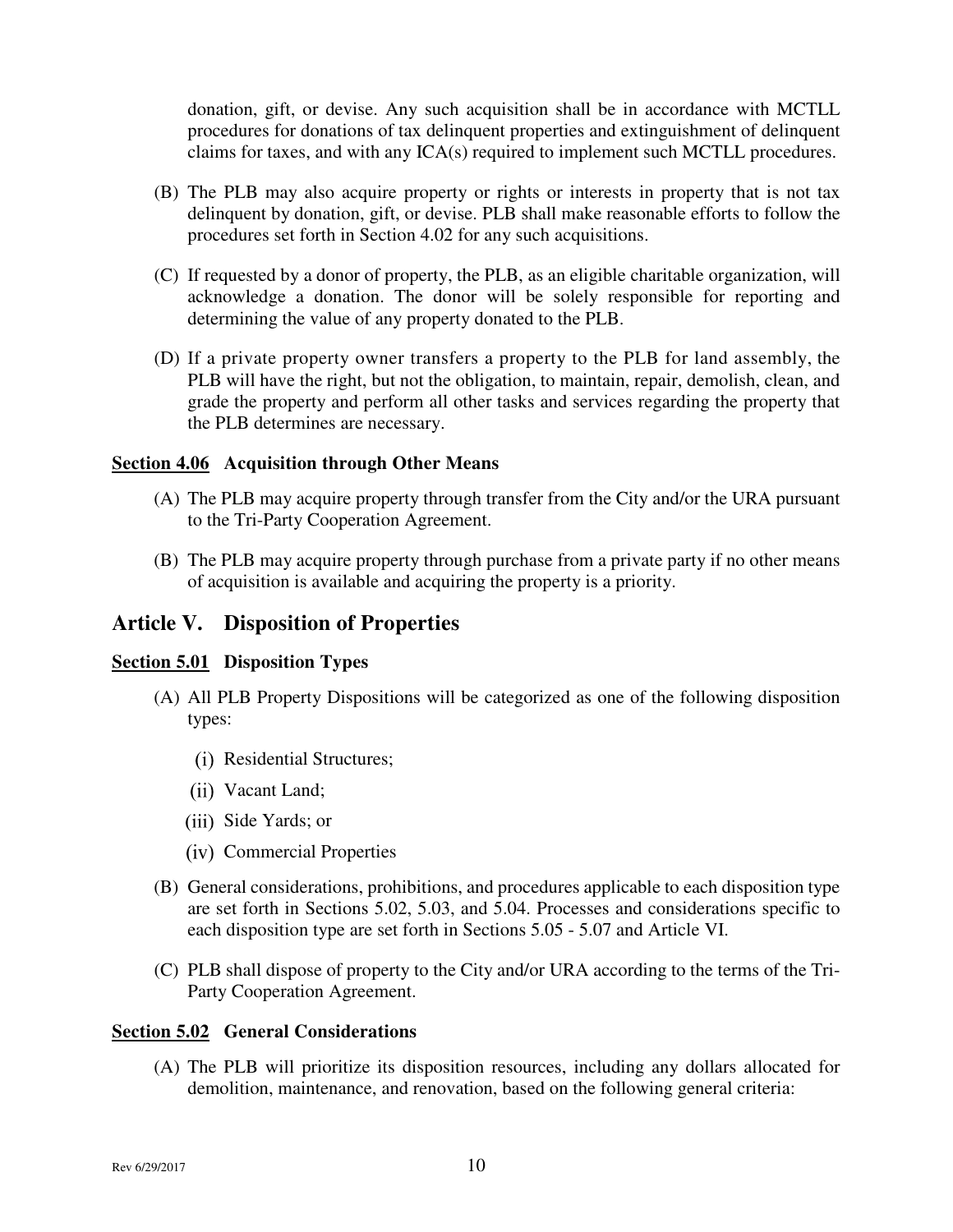- Where investment furthers Neighborhood Plan when or where available or planning process.;
- Where the targeted elimination of blight will make an impact on the overall stability of the neighborhood;
- Where unrestricted dollars can bridge funding gaps to stabilize neighborhoods and preserve property values;
- Where an investment will support mixed-income development; and
- Where an investment will leverage funds from existing federal, state, or local housing programs.
- (B) Transactions will be structured in a manner that permits the PLB to enforce conditions upon title pertaining to development and use of the property for a specified period, consistent with these Policies and Procedures.
- (C) The proposed end use should include consideration of any Neighborhood Plan. An expression of community input for the proposed use submitted by neighborhood groups or the Pittsburgh Department of City Planning will be considered in any final decision of the PLB.
- (D) The proposed end use must follow current zoning and special use requirements, or a rezoning or variance must be obtained as a condition of the transfer.
- (E) Options to purchase PLB property may be available under terms negotiated by the prospective end user and the PLB. Any option fee will be credited to the purchase price at closing. If closing does not occur, the fee is forfeited.
- (F) In every transfer of Real Property, the PLB will require good and valuable consideration as determined by the PLB in its sole discretion and consistent with these Policies and Procedures.
	- Consideration shall be determined upon review of the marketing which the property is located, the end use, and the end user, but not be less than \$500 (except as set forth in Section 5.07 regarding Side Yards). The Board of Directors shall provide guidance to PLB staff on methodology for determining Consideration, but staff shall have final discretion.
	- $T$  (ii) The PLB prefers that the Consideration be paid in in full at closing. The PLB may, at its discretion, accept deferred financing, performance of contractual obligations, or performance of other obligations and responsibilities of the transferee in lieu of cash.
- (G) The PLB reserves the right to convey or not to convey Real Property, or to convey Real Property in the way that constitutes the best long term end use for the property and for the neighborhood. Considerations under this section include preserving access to adjacent property, preserving or promoting good planning practices, and any expression(s) of community input, as received pursuant to Section 5.02(C) above.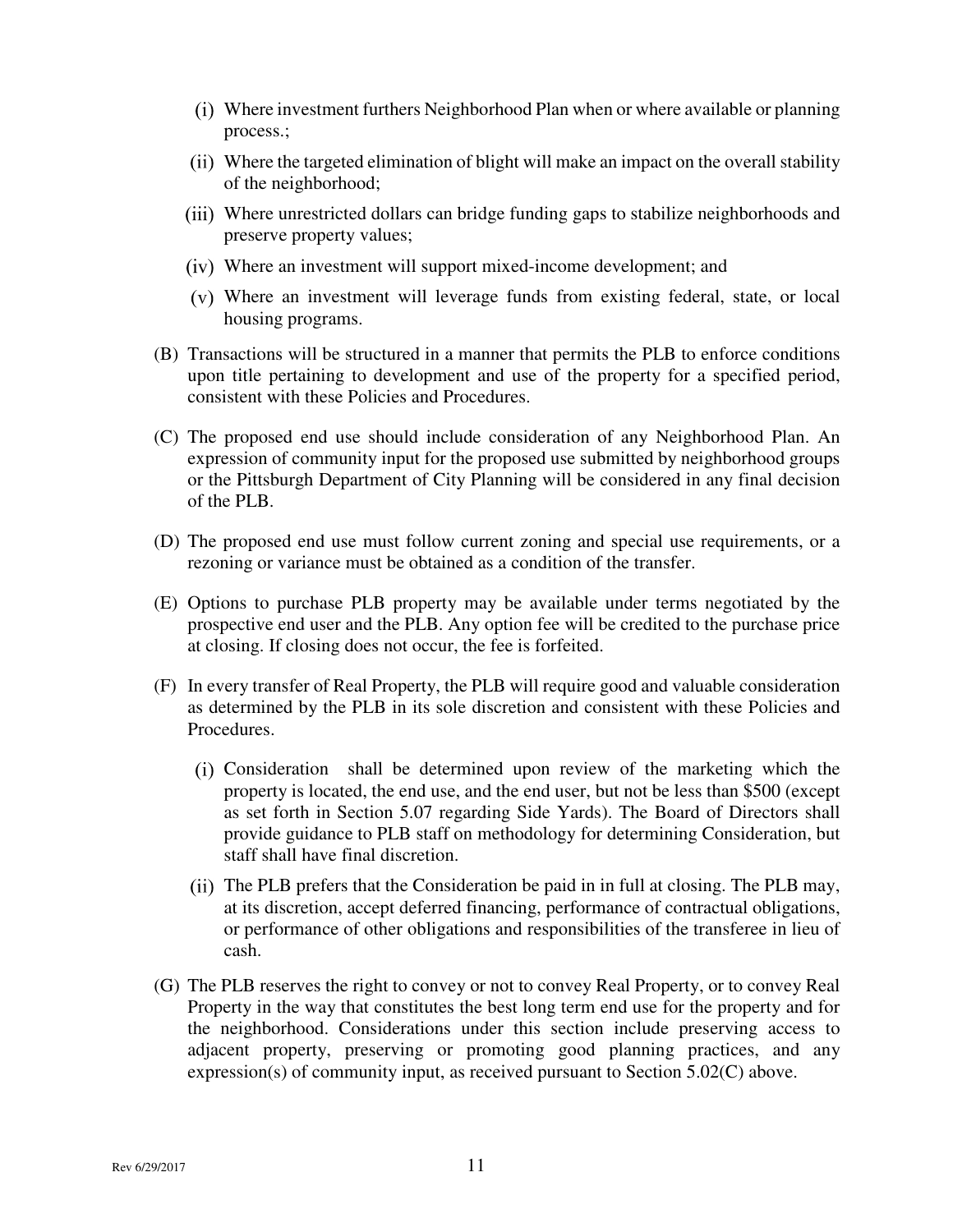(H) If the rules of an external funding source or federal, state, or local laws and regulations require a disposition outcome that is contrary to these Policies and Procedures for a particular property, the PLB will comply with those rules, laws, or regulations.

#### **Section 5.03 Owner and End User Qualification**

- (A) The PLB shall sell property to only Qualified End Users. Qualified End User shall mean the City of Pittsburgh or any Authority, Agency or division thereof, or an individual or entity that, in addition to any specific requirements determined to be appropriate by the PLB or set forth in Section 5.05 (Residential Structures), 5.06 (Vacant Land), 5.07 (Side Yards), or Article VI (Commercial Properties), satisfies the following requirements:
	- Owns no real property that:
		- 1) Has any unremediated citations or violations of the state and local property codes and ordinances;
		- 2) Is tax delinquent, or was tax delinquent when the prospective end user transferred the property and the property remains tax delinquent;
		- 3) Was subject to a judgment in a tax foreclosure proceeding in the past five (5) years; or
		- 4) Has a delinquent water account with the City of Pittsburgh's Water and Sewer Authority, or any other local water utility, whether the water account is for a property the prospective end user occupies or a property occupied by a tenant, land contract vendee, or family member of the prospective end user.
	- (ii) In addition, an individual or business entity that was the owner of a property at the time of the tax foreclosure action which transferred title to the PLB may not subsequently qualify as a Qualified End User for that property.
	- For this section, ineligible parties include shareholders, partners, members, and officers of the business entity owner and immediate family members of the individual owner.

#### **Section 5.04 Disposition Procedures**

- (A) The PLB disposition process shall be initiated by a prospective end user submitting a Property Transfer Application to the PLB. Property Transfer Applications for all disposition types shall be made available to the public by the PLB through the PLB's website.
- (B) Upon receipt of a Property Transfer Application, the PLB shall determine if the applicant is a Qualified End User.
- (C) The PLB will accept Property Transfer Applications for a property until PLB has entered into a Purchase and Sale Agreement with a Qualified End User. Should PLB receive multiple Property Transfer Applications for a property, priority for selection will be based on the factors outlined in Section 5.05(F) (Residential Structures), 5.06 (Vacant Land), 5.07 (Side Yards), or Article VI (Commercial Properties)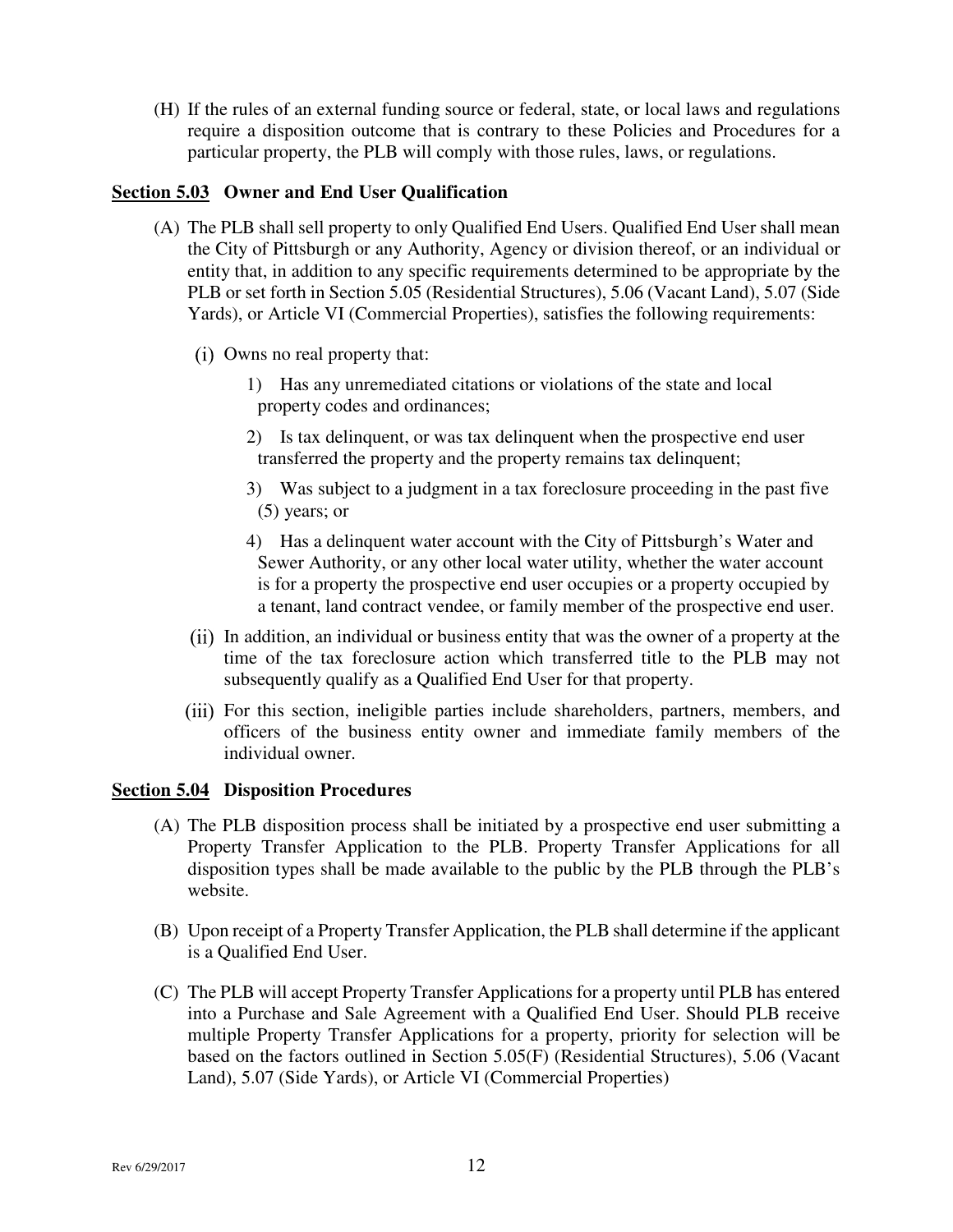- (D) The PLB, in its discretion and in a manner consistent with these Policies and Procedures, including any additional policies and/or considerations set forth in Section 5.05 (Residential Structures), 5.06 (Vacant Land), 5.07 (Side Yards), or Article VI (Commercial Properties), shall determine a Consideration and select a Qualified End User.
- (E) Online Public Notice. Upon selection of a Qualified End User, the PLB shall, within a reasonable time of such selection, provide public notice on the PLB's website of the proposed disposition. The online notice shall be posted at least thirty (30) days prior to any the execution of a Purchase and Sale Agreement (as set forth in (H) below). Online notice shall include, at a minimum, the name of the proposed purchaser/Qualified End User, the Consideration, and the proposed use in sufficient detail to enable the public to understand the public benefits and neighborhood impacts. The PLB shall also provide a mechanism through which interested parties, including community organizations, may request and receive timely notifications of any proposed change in the status of any property or properties owned by the PLB.
- (F) Signage. Upon selection of a Qualified End User, the PLB shall, within a reasonable time of such selection, post notice of such selection on weatherproof signs on the subject property at least every one hundred (100) feet of street frontage up to a maximum of ten (10) signs. The signage shall be posted at least thirty (30) days prior to any the execution of a Purchase and Sale Agreement (as set forth in (H) below). Required signs shall be placed along the perimeter of the subject property in locations that are clearly legible from adjacent public streets. Required signs shall provide the name of the proposed purchaser, a description of the proposed reuse of the property and describe the process by which any Interested Parties may object.
- (G) Objection Process: Interested Parties may file a petition within twenty (20) days of the PLB's posting of online notice or signage in order to object to disposition of land. In the event that the PLB receives a petition signed by fifteen (15) or more Interested Parties, the PLB shall hold a predisposition Public Hearing in the neighborhood. The PLB may thereafter approve a disposition request only if:
	- It determines, based on testimony received at the Public Hearing, that the disposition would be consistent with the goals and needs of the neighborhood and that is likely to benefit the neighborhood in which the property is located; and
	- The disposition is approved by a two-thirds vote of the entire Board of Directors.
- (H) Upon notification from the PLB that a Qualified End User has been selected for the disposition of a property, or that a disposition has been approved pursuant to Section 5.04(G) above, a Qualified End-User shall have thirty (30) days to enter into a Purchase and Sale Agreement for the property. The Purchase and Sale Agreement shall set forth a closing date, and contain, in addition to any requirements set forth in Section 5.05 (Residential Structures), 5.06 (Vacant Land), 5.07 (Side Yards), or Article VI (Commercial Properties), provisions that the PLB's obligation to close on the sale of the Property to the Qualified End User is contingent upon, among other things:
	- (i) The Qualified End User's payment of the Consideration at closing;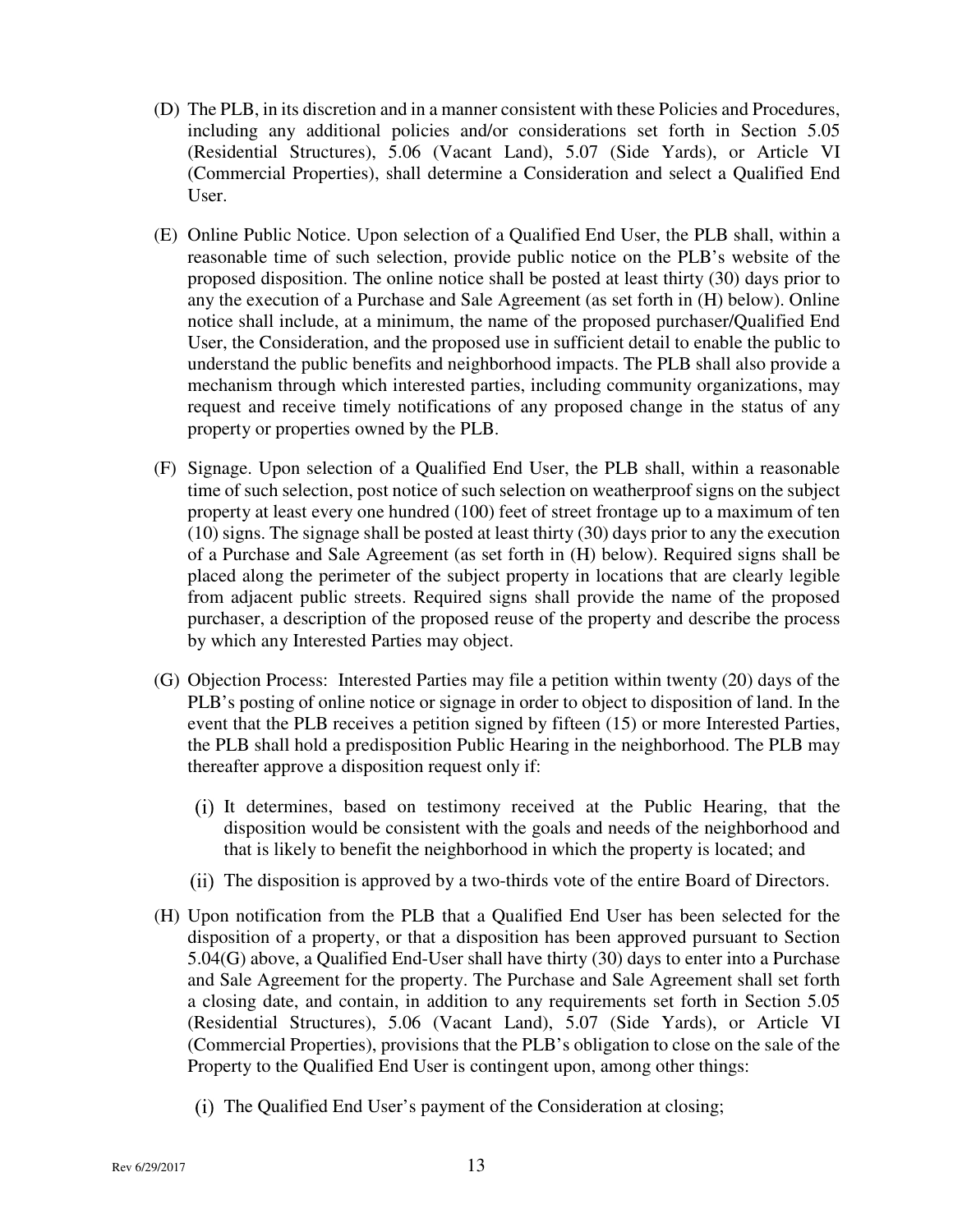- The Qualified End User's execution of a Renovation Enforcement Note and Mortgage, or reverter deed (if applicable);
- (iii) The Qualified End User remaining in compliance with Section  $5.03(A)$  above.
- (I) Closing on the disposition of a PLB property to a Qualified End User shall take place on the date set forth in the Purchase and Sale Agreement, which shall be no more-than six (6) months from the date the Purchase and Sale agreement was entered into.

#### **Section 5.05 Residential Structures**

- (A) Residential Structure(s) shall mean any improved parcel that is located:
	- Within any area zoned for residential property per Title Nine of the Pittsburgh Municipal Code with a current residential use; or
	- Within any zoning district and has a valid Certificate of Occupancy designating it as a residential property.
- (B) Every Residential Structure acquired by the PLB and determined to be marketable after a complete condition and marketability assessment will be marketed to the public and available for a prospective end user to purchase.
- (C) The PLB will determine the initial listing price Consideration for a Residential Structure pursuant to Section 5.02(F) above.
- (D) Property Transfer Applications for Residential Structures will only be accepted from prospective end users after the PLB has begun marketing the property to the public with a clear opportunity for title.
- (E) Qualification of End Users for PLB dispositions of Residential Structures will generally adhere to the conditions and processes set forth in Section 5.03 above. The PLB shall require the following information to qualify prospective end users of Residential Structures:
	- A plan for the complete renovation for the Residential Structure that will make the Residential Structure safe and habitable and return all of the Residential Structure's system to functional condition (the "Renovation Plan") per local Code and building standards as enforced by the Department of Permits, Licenses, and Inspections; and
	- Proof of funding immediately available to acquire and complete the work as set forth in the Renovation Plan for each Residential Structure to be acquired and renovated. Acceptable proof of funding includes cash on-hand, available credit, and other liquid assets. Financial assistance offered by a friend or relative may not be accepted unless the individual or entity offering assistance is also an applicant;

The PLB may, at its discretions, require the following additional information to qualify prospective end users of Residential Structures:

Expressions of Input from neighborhood-based organizations, renovation partners, lenders, purchasers of previously renovated properties, current or former tenants,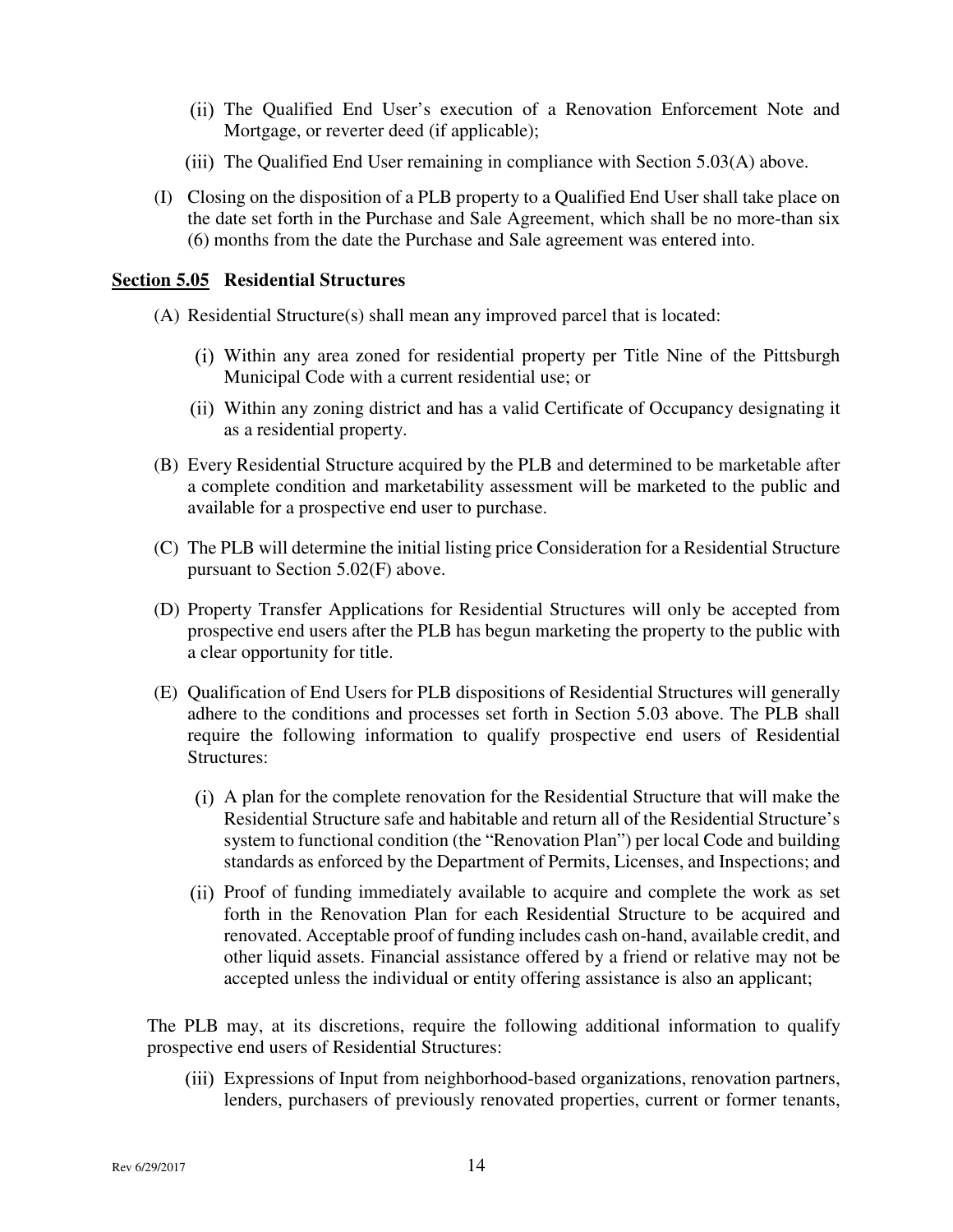and any other relevant parties;

- (iv) Proof of prior experience successfully renovating Residential Structures, including photographs of work undertaken and completed, and a narrative describing past or current projects; and
- Any additional information the prospective end user wishes to share with the PLB that relates to the renovation project.
- (F) PLB will use the following as priority guidelines for selecting between multiple Qualified End Users who have each submitted a completed Property Transfer Application:
	- Low- to Moderate-Income Owners Occupants verified by the PLB; then
	- All other owner occupants; then
	- (iii) Owners renting to immediate family members verified by the PLB; then
	- (iv) Rental, land contract, or resale opportunities.
- (G) In selecting among multiple Qualified End Users with equal priority under Section 5.05(F), the PLB will exercise discretion to select the Qualified End User that PLB Staff believes will develop the property in a manner most consistent with the PLB's mission statement as set forth in Section 1.01.
- (H) PLB dispositions of Residential Structures will generally adhere to the disposition procedures set forth in Section 5.05 above. In addition, the following supplementary considerations and procedures shall apply to the PLB's disposition of all Residential Structures:
	- (i) The Purchase and Sale Agreement shall reference the Renovation Plan.
	- (ii) The purchaser shall complete the renovation work on the property pursuant to the Renovation Plan, and secure and provide proof of a temporary or permanent occupancy permit within a negotiated renovation time period, which shall be no longer than 15 months. The Purchase and Sale Agreement will contain provisions setting forth these terms and conditions.
	- At closing, the purchaser shall execute either a renovation enforcement note and mortgage, a deed-in-escrow, or a reverter deed. PLB staff will, at its discretion, determine which documents are appropriate for each transaction.
		- 1) Renovation Enforcement Note and Mortgage: Title will transfer to the purchaser at closing, at which time the purchaser will personally execute the Renovation Enforcement Note and the Renovation Enforcement Mortgage, which will secure the subject property. The amount of the Renovation Enforcement Note shall be the greater of the sale price of the property or the PLB's projected renovation costs for the property. When the renovation work is complete and either: 1) the purchaser has secured and provided proof of a temporary or permanent occupancy permit or 2) the property has passed the PLB's safety and habitability inspection, the PLB will provide the purchaser with written confirmation that the property is safe, functional, and habitable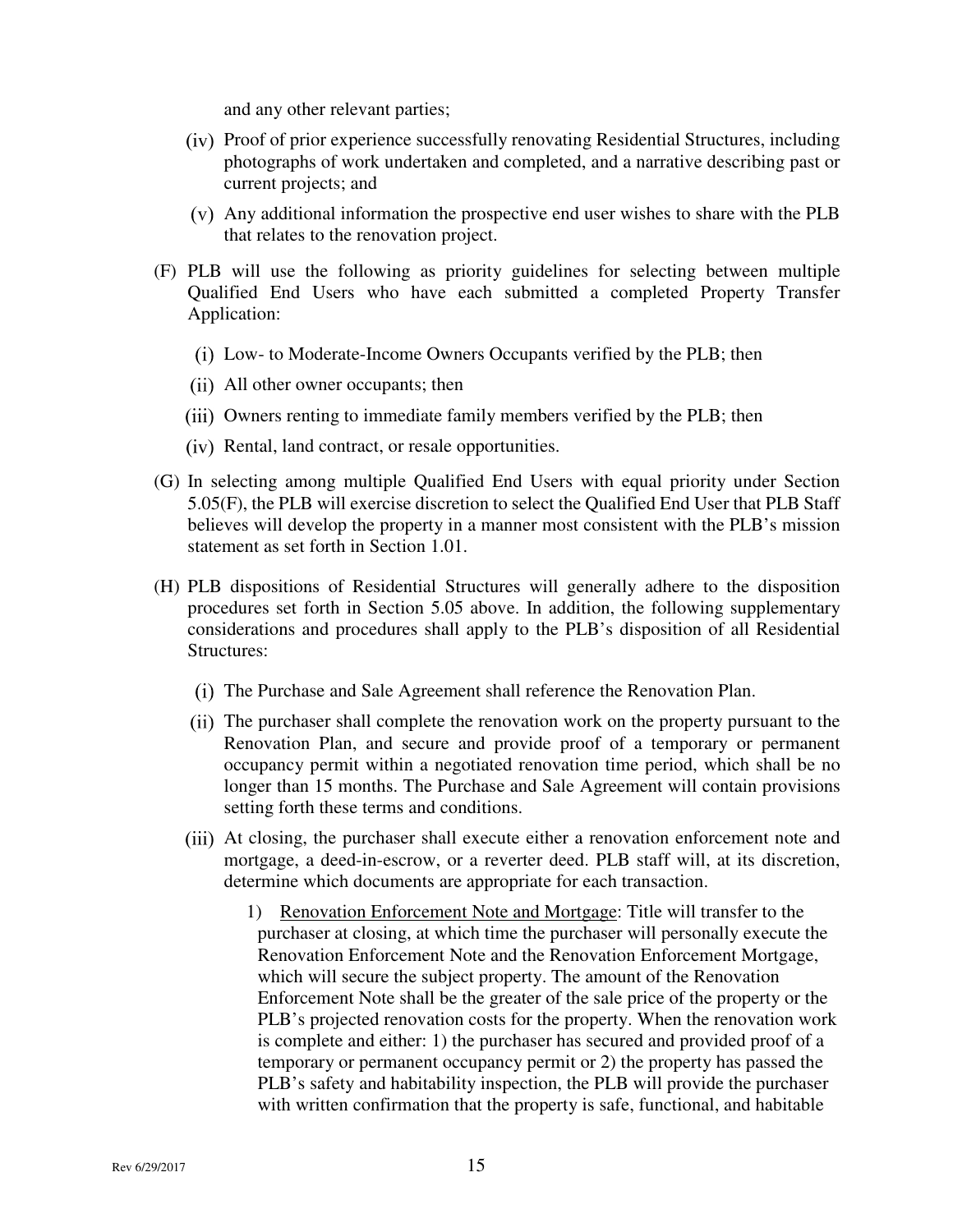in satisfaction of the PLB's conditions and will record a satisfaction of the Renovation Note and Mortgage.

- 2) Deed-in-Escrow: The PLB will retain title to the property at closing, and the deed transferring title to the purchaser will be held in escrow with the closing agent. The PLB will issue a notice to proceed allowing the purchaser to move forward with the renovation work. When the renovation work is complete and either: 1) the purchaser has secured and provided proof of a temporary or permanent occupancy permit or 2) the property has passed a safety and habitability inspection, the PLB will instruct the closing agent to transfer title in the property to the purchaser.
- 3) Reverter Deed-in-Escrow: Title will be transferred to the purchaser. The purchaser will simultaneously execute a deed transferring title back to the PLB held by the escrow and title agent during the renovation time period. The deed held in escrow will be voided and released upon PLB confirmation that either: 1) the purchaser has secured and provided proof of a temporary or permanent occupancy permit or 2) the property has passed the PLB's safety and habitability inspection.
- $(iv)$  Purchaser's failure to renovate the subject property in a manner consistent with the Renovation Plan during the renovation period as set forth in the Purchase and Sale Agreement, failure to comply any terms of the Purchase and Sale Agreement, or failure to comply with the terms of any other agreement between the purchaser and the PLB, shall, at the PLB's option, constitute an Event of Default. Upon the occurrence of an Event of Default, the PLB shall notify the purchaser in writing, and may, at the PLB's option, provide a period of time in which to cure the Event of Default. Upon the occurrence of an Event of Default, and the expiration of any applicable cure period, the PLB shall seek any remedies it deems appropriate. The PLB may permit a purchaser to convey a property back to the PLB in lieu of payment of the indebtedness and foreclosure.
- Residential Structures shall not be rented, occupied, further mortgaged, or otherwise encumbered during the renovation period. If a purchaser intends to encumber the property with a third party mortgage required to obtain purchase or renovation financing, the PLB may subordinate its Mortgage against the property to enable renovation work to occur.
- (I) In addition to the disposition procedures and considerations set forth in Section 5.04 and Section 5.05(H), the following considerations shall apply to the PLB's disposition of Owner Occupant Residential Structures:
	- Prospective end users who wish to acquire and renovate residential property as owner occupants may be referred to a HUD-certified housing counseling agency for a homeownership and financial literacy evaluation and counseling. Prospective end users may enroll at their discretion.
	- Qualified End Users who are Owner Occupants and who satisfactorily complete a financial literacy and homeownership evaluation will be given purchase priority for PLB property, with particular priority to low-income individuals and affordable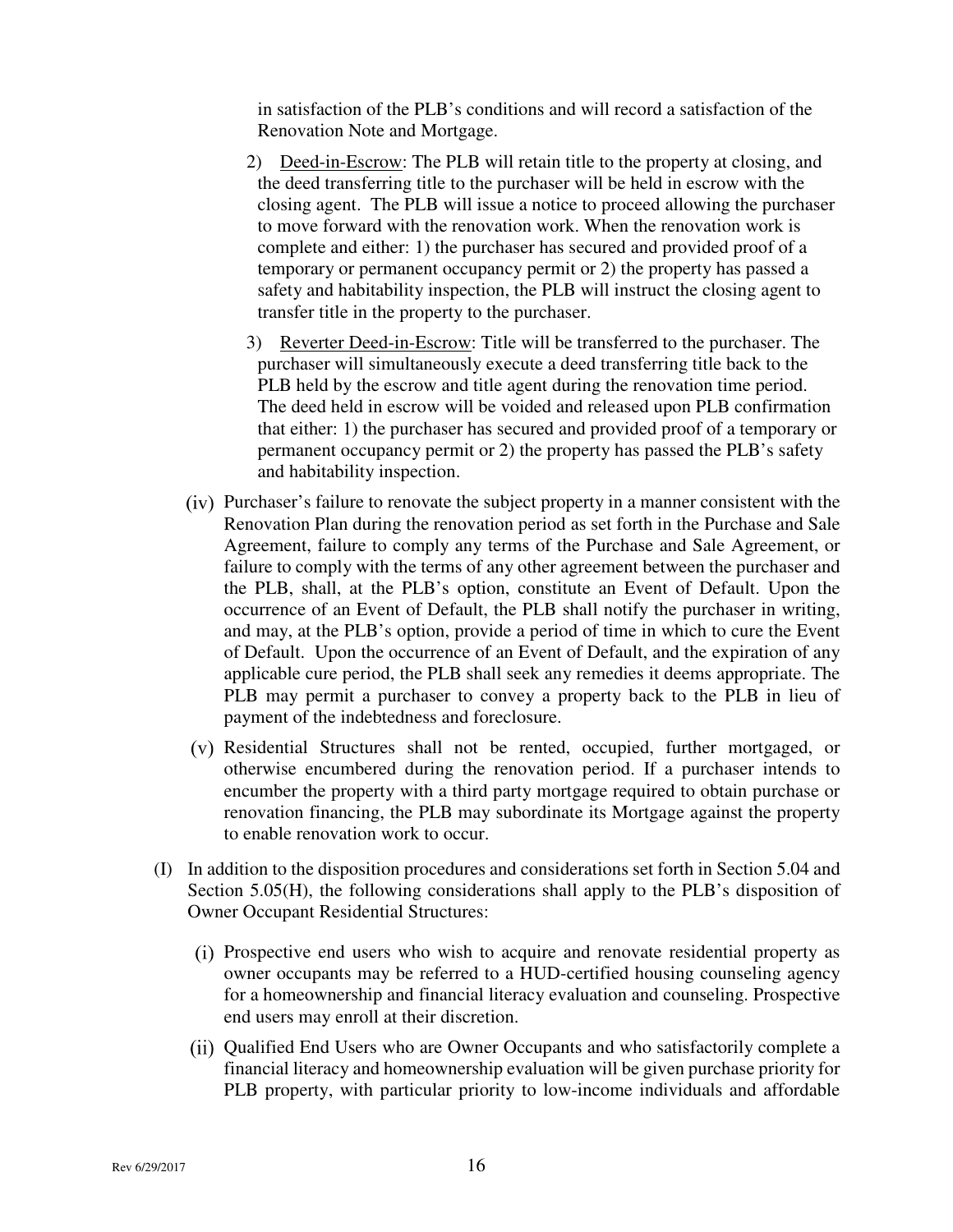homeownership.

- Prospective end users who do not satisfy the requirements to become Qualified End Users, and/or who are unable to satisfactorily complete a financial literacy and homeownership evaluation may be required to complete mandatory financial literacy and homeownership counseling before being qualified as an end user.
- The PLB may waive the requirements of this section if a prospective end user can demonstrate the financial wherewithal to acquire, renovate, and maintain the property without incurring undue financial hardship.
- $(v)$  The PLB may include anti-speculation clause $(s)$  in the deed.
- (J) Marketing of Residential Structures
	- The PLB will list all properties that may be acquired and renovated under its Residential Structure program on its website.
	- Properties under the Residential Structure program may be listed with a licensed, professional real estate firm ("Realtor"). The Realtor will serve as the PLB's agent and primary point of contact for that property.
	- (iii) The PLB will consider a Realtor's opinion of value when setting the initial Consideration purchase price of a property listed with a Realtor.
	- The PLB will pay a fixed commission to the property's Realtor in dollars or a set percentage of the Consideration, whichever is greater, at closing. If a listing agreement terminates without the property's sale, the PLB may pay the property's Realtor a fee for a listing activity report in the PLB's sole discretion.
	- Properties for which renovation and occupancy are possible will be exclusively available to owner occupant end users (including bona fide renovation for resale to an owner occupant and family renovation end users at the PLB's discretion) for at least twenty (20) days following listing. The owner occupant exclusivity period may be extended or shortened by the PLB on a case-by-case basis.

#### **Section 5.06 Vacant Land**

- (A) The PLB may sell, lease, or license vacant land to non-adjacent Qualified End Users at its discretion.
- (B) PLB dispositions of Vacant Land will generally adhere to the disposition procedures set forth in Section 5.04 above. In addition, the following supplementary considerations and procedures shall apply to the PLB's disposition of all Vacant Land.
	- If Vacant Land is eligible to be developed for new residential, commercial, or industrial use, the PLB may offer the vacant land for sale for "immediate development" for Consideration determined pursuant to 5.02(F) above. For purposes of this section 5.06, the term "immediate development" shall mean completion of all appropriate PLB disposition processes so that a Qualified End User has secured and provided proof of a temporary or permanent occupancy permit within fifteen (15) months of the Qualified End User's initial submission of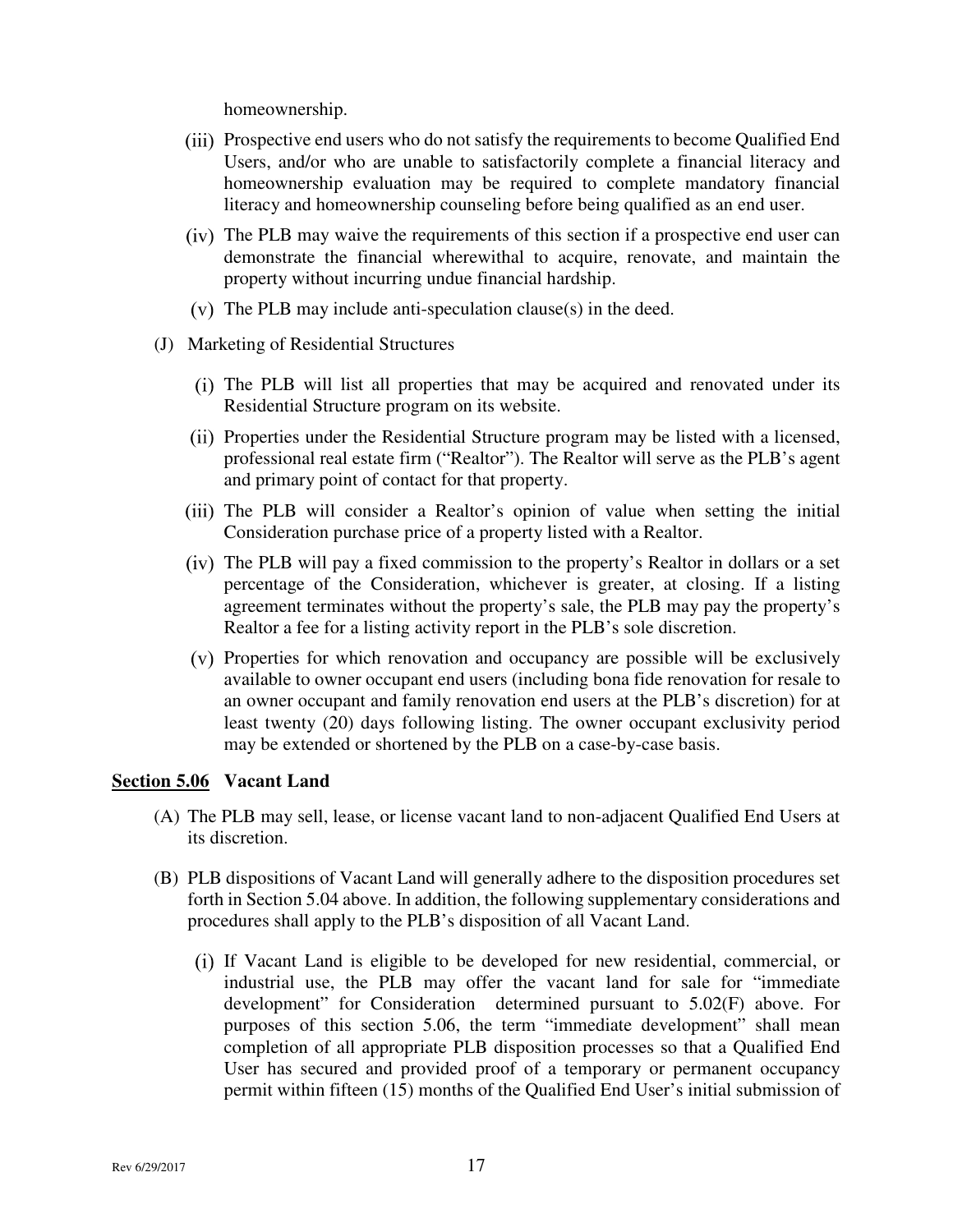Property Transfer Application to the PLB.

- (ii) The PLB may convey Vacant Land for immediate development even if there are adjacent property owners who have expressed an interest in acquiring the land so long as PLB has followed the notice procedures set forth in Section 5.04.
- (iii) The PLB may convey Vacant Land for other uses like greening, urban agriculture, and storm water management.

#### **Section 5.07 Side Yards**

- (A) PLB dispositions of Side Yards will generally adhere to the disposition procedures set forth in Section 5.04 above. In addition, the following supplementary considerations and procedures shall apply to the PLB's disposition of all Side Yards:
	- PLB shall only convey Side Yards that are ineligible for independent development based on local side yard sale guidelines or the PLB's own determination, including but not limited to the following criteria:
		- 1) Geographic location
		- 2) Topography
		- 3) Total land area
		- 4) Dimensions;
	- $(ii)$  In addition to those requirements set forth in Section 5.03, a Qualified End User in a Side Yard disposition:
		- 1) Must own and occupy the structure that is physically contiguous to the Side Yard, with not less than a 50% common boundary line on one side; and
		- 2) The Qualified End User shall not owe delinquent property taxes on any property owned by the Qualified End User, except that an end user will be deemed eligible if the end user has enrolled in a delinquent tax payment plan for all property owned by the end user, is in good standing on this plan, has demonstrated a good faith effort in that plan by making regular installment payments of at least 60% of the total plan amount, and, by the time of closing, the Qualified End User has satisfied all other conditions of the PLB disposition process.
	- Any Property Transfer Application for a Side Yard must contain a description of the intended use for the proposed side yard.
	- (iv) The Purchase and Sale Agreement for each Side Yard shall require that:
		- 1) The Side Yard be combined to the adjacent property through consolidation, unless special circumstances render combination at the time of transfer impracticable or infeasible (the PLB shall support, and, only in its sole discretion, finance the costs of consolidation, where eligible); and
		- 2) The Qualified End User hold clear title to the contiguous property.
	- $V$ ) The PLB may enter into a Purchase and Sale Agreement with a Qualified End User prior to the PLB's acquisition of a particular Side Yard. If the PLB does not hold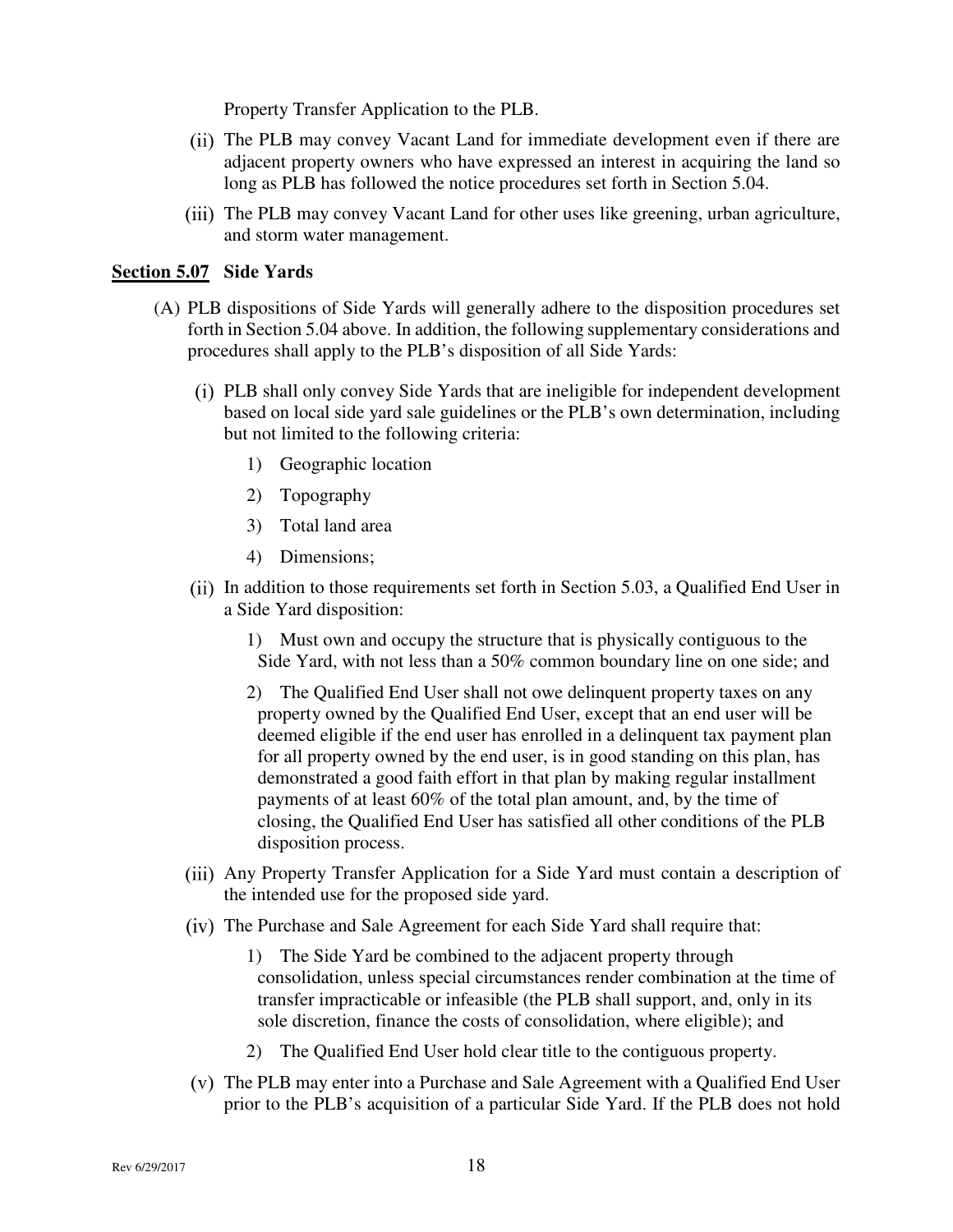title when the Purchase and Sale Agreement is executed, the Purchase and Sale Agreement shall state that the PLB's obligation to close on the conveyance to the Qualified End User is conditioned upon the PLB ultimately acquiring title. Alternatively, such a Side Yard may close "in escrow" meaning that, at the time of closing, the Qualified End User will authorize the PLB to transfer title to the Side Yard into the end user's name upon the PLB's acquisition of clear title. The Consideration will be paid at the time of closing or upon the PLB taking title, in the PLB's discretion

- If two or more Qualified End Users have applied for the same Side Yard, the PLB will divide the Side Yard among the Qualified End Users in the PLB's discretion. The PLB may require the Side Yard end users to pay for all or some of the cost of subdividing the Side Yard. Subdivision costs will be in addition to the Consideration.
- (B) As noted in Section 5.02(F) Side Yard, Considerations for Side Yards shall differ from standard PLB pricing.
	- The PLB will offer up to two contiguous Side Yard parcels to Qualified End Users for the total price of \$400 so long as the combined size of the lots remains incapable of independent development. Contiguous parcels are parcels contiguous to the Qualified End User's adjacent property or contiguous to another eligible Side Yard. Additional parcels beyond two may be sold as Vacant Land Disposition with prices set pursuant to Section 5.02(F) and Section 5.06(B).
	- If a parcel is offered as a Side Yard, the size of the parcel will not affect the Consideration.

#### **Article VI. Commercial Property**

#### **Section 6.01 Acquisition Considerations**

- (A) The PLB may acquire a Commercial Property after a Qualified End User has submitted a Development Plan to the PLB.
- (B) The PLB may coordinate with the Pittsburgh Treasurer's office to carry out Tax Sale proceedings on an eligible Commercial Property, whether or not the PLB ultimately takes title to the property. Before taking title to a Commercial Property, the PLB may assess, secure, and market a Commercial Property.
- (C) The PLB will not acquire title to a Major Commercial Property unless it is deemed the preferred acquisition entity by the City and the URA.

#### **Section 6.02 Disposition Considerations**

- (A) The PLB will prioritize Commercial Property end users with Development Plans that will accomplish some or all of the following goals:
	- Achieve neighborhood stabilization;
	- (ii) Increase the marketability of residential properties;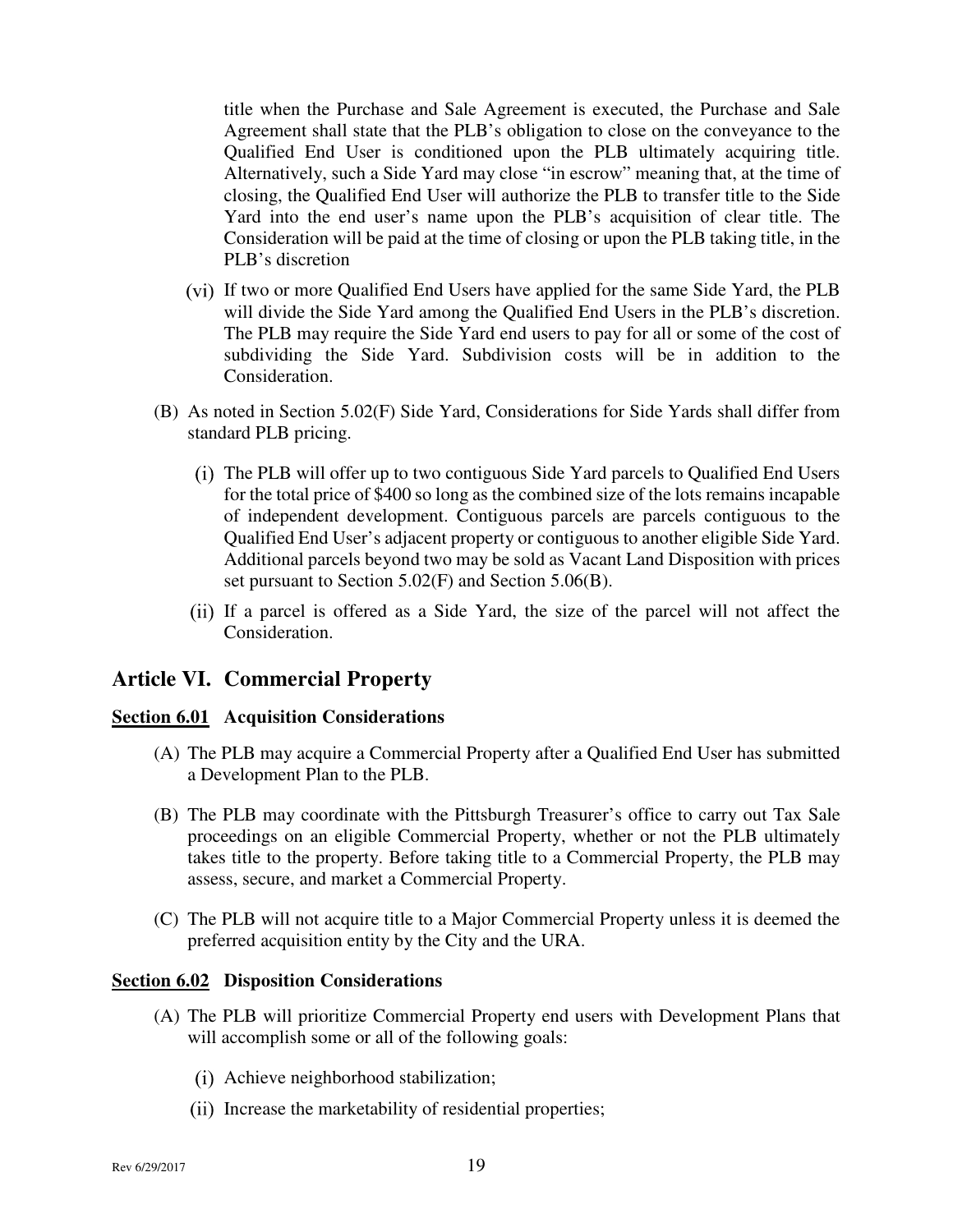- (iii) Create new businesses and/or employment opportunities;
- (iv) Preserve historic structures;
- Create new affordable housing opportunities; and
- (vi) Increase walkability or access to public transit.
- (B) The PLB will avoid acquiring or disposing of a Commercial Property in a manner that may negatively affect the stability of any adjacent neighborhoods or the community, notwithstanding any offers or Development Plans received.

#### **Section 6.03 Commercial Purchase Agreements**

- (A) The PLB and the end user will negotiate the terms of the purchase agreement on a property-by-property basis. Terms will include Consideration, Development Plan, end use plan, and project timeline.
- (B) Development Plans will contain the following:
	- A list of all known development partners, including contractors, project manager, architects, legal counsel, realtors, and any other partners;
	- A narrative description of the development work to be completed, project time line, and final end use;
	- (iii) The sources of financing or funding available to complete the project;
	- A description of or application for any special use permit, variance, or rezoning necessary to accomplish development plans; and
	- A description of previous commercial property experience, if any.
- (C) Purchase agreements may be made conditional upon satisfaction of any of the requirements described in Section 6.04(B), or any other requirements necessary to demonstrate the capacity to undertake development work, at the PLB's sole discretion.
- (D) The PLB may retain an interest in Commercial Property through an Enforcement Note and Mortgage procedure described in Section 5.03. At the PLB's sole discretion, end users will either be required to certify code compliance with the Pittsburgh Department of Permits, Licenses, and Inspections, or hold a temporary or permanent occupancy permit, verifying the following:
	- (i) The property is safe and secure;
	- All major systems are properly installed and functional;
	- (iii) The property is cleaned and appropriately maintained on both the interior and exterior; and
	- Any other conditions in the purchase agreement.

#### **Article VII.Blight Elimination**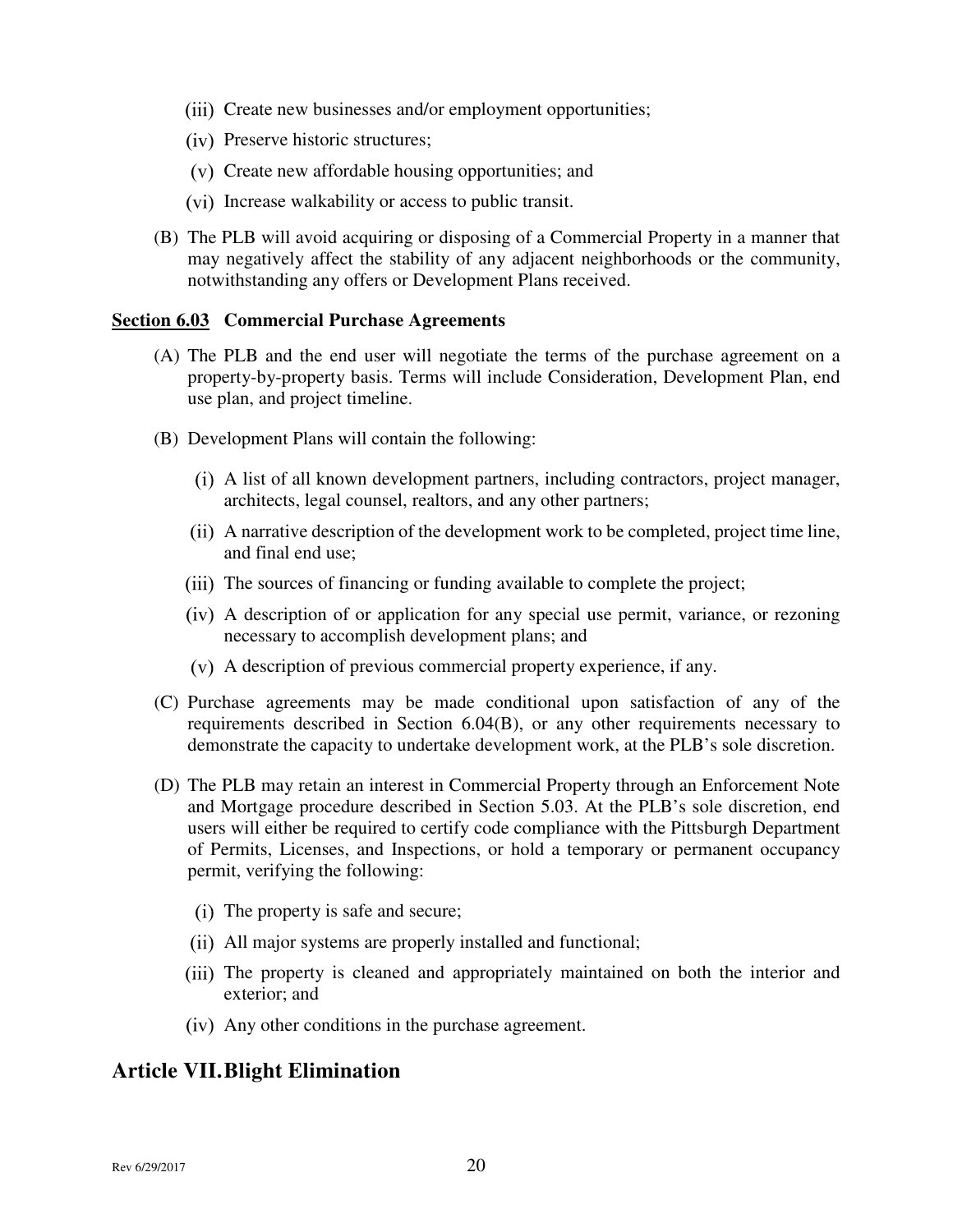#### **Section 7.01 Demolition Generally**

- (A) The PLB will follow all local codes and statutes regarding demolition specifications at a minimum, and may set additional standards as may change from time to time.
- (B) Upon acquiring a property that may be demolished, the PLB will conduct a complete condition assessment on the property and reasonably estimate the cost of returning the structure to safe, habitable, and code compliant condition.
- (C) The PLB will review the property's complete condition assessment, estimate renovation costs, fair market value, and the input of neighbors, preservationists, and community stakeholders before making a final demolition decision.
- (D) The PLB may make demolition decisions prior to acquisition based on a complete exterior inspection if nuisance conditions necessitate expediency.

#### **Section 7.02 Demolition and Salvage Partners**

- (A) The PLB will partner with the public sector and private partners and contractors to facilitate the demolition of a property swiftly after a demolition decision has been made.
- (B) Whenever possible, the PLB will coordinate with residents and neighborhood-based organizations to identify a property for demolition through the PLB's program.
- (C) When possible, the PLB will identify condemned properties where materials may be safely salvaged prior to demolition, utilizing public and private sector partners to complete this work.
- (D) The PLB will utilize a Request for Qualifications process to keep a list of eligible demolition and salvage contractors for its work.

#### **Section 7.03 Quality of the Demolition**

- (A) Every PLB demolition will conform to the following specifications:
	- Demolition of the primary residential structure and all ancillary structures on property, including garages and sheds, and all paved surfaces, including driveways, private walkways and patios;
		- 1) Instances where a shared party wall or another structurally integral wall to neighboring properties exists may be exceptions to this
	- Removal of the foundation or removal of at least eighteen (18) inches of the basement wall below the surface while fully crushing the basement floor to allow for storm water drainage;
	- (iii) Proper handling, including abatement and/or removal of lead, asbestos, or other contaminants as may be present, per PA State regulation;
	- (iv) Removal of dead or dangerous trees, whenever possible;
	- Hauling of debris from the demolition site to a landfill for disposal, and providing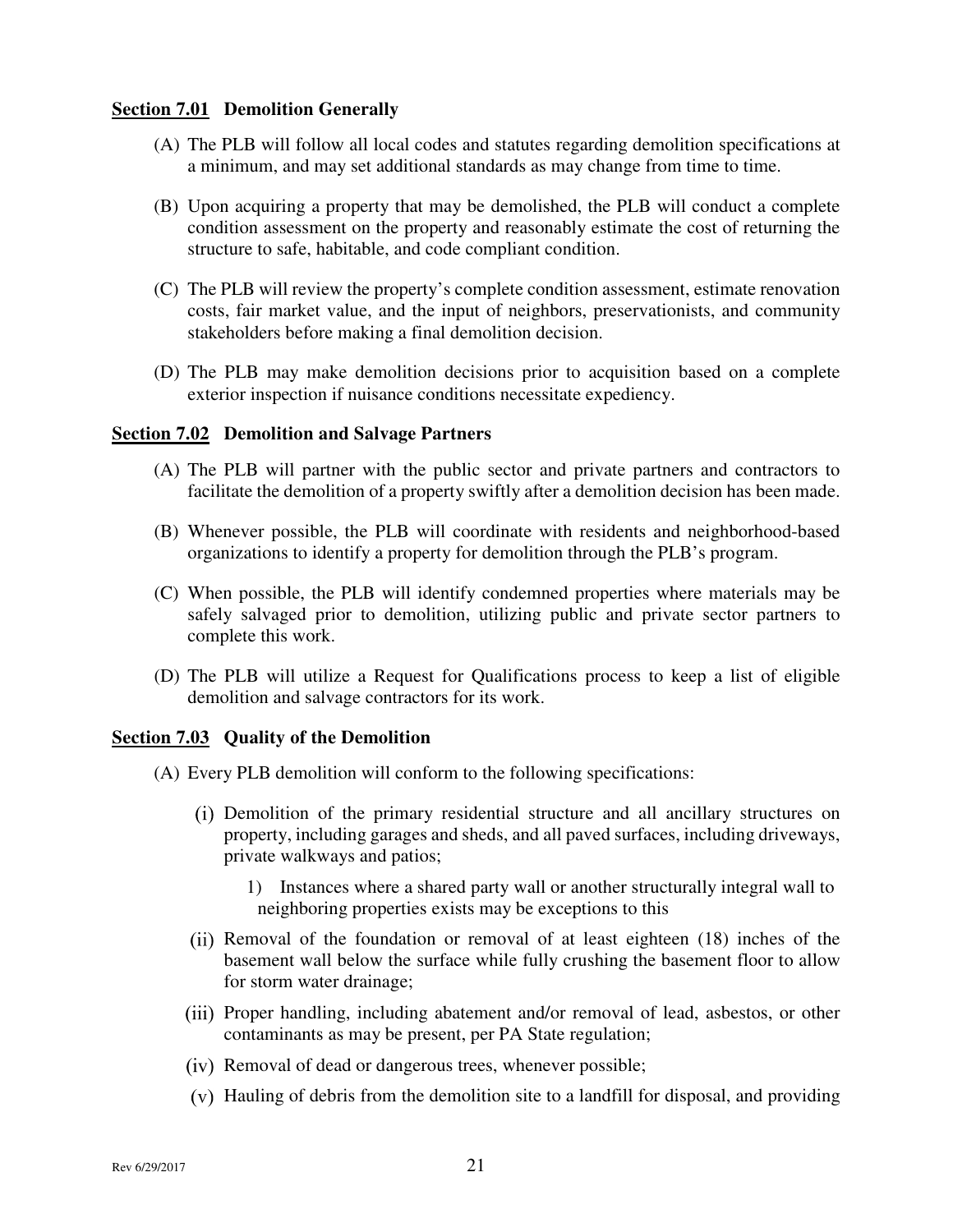verified original receipts from an approved land fill or dump site evidencing that the debris has been disposed of in a proper manner;

- (vi) Retention and restoration (if damaged) of the sidewalk and public right of way, unless otherwise indicated;
- In-fill of the foundation with materials that meet or exceed the trade standard to allow a proper grade and grass growth on the finished lot;
- Finishing the site so that it is level and free from debris, including along lot lines, and properly graded;
	- $(ix)$  Coverage of the site with at least six  $(6)$  inches of top soil, low or no-mow grass, clover mix, or hydro seeding of the site at a rate of six (6) pounds per 1000 square feet, and providing a cover of straw (when necessary), so grass is growing on the site and the site can be safely mowed and maintained;
	- $(x)$  Keeping the property and surrounding area clean and free from excess debris daily during demolition, including monitoring and limiting the amount of dust released during demolition activities, and following completion of demolition;
- Securing all necessary permits relating to the demolition and hauling of a residential structure, and providing proof of applicable demolition permits; and
- (xii) Performing the project in a professional, safe and workpersonlike manner, providing all necessary protections, and taking all necessary precautions to protect workers, bystanders, and adjacent property from injury or damage during the entire demolition project, such as but not limited to fencing, barricades or other protective barriers, and a reasonable effort to notify adjacent property owners.
- Consistent demolition activity once work begins, including no lapse in progress and timely completion per contracted specifications.

#### **Section 7.04 Salvage and Deconstruction**

- (A) Salvage on a property owned by the PLB and scheduled for demolition may be permitted to recover important historic materials or architectural details. An organization with experience in salvage may contact the PLB at least thirty (30) days prior to the scheduled demolition and request salvage rights. Entities engaged in salvage activities must document satisfactory commercial general liability insurance and have its individual representatives sign a salvage waiver prior to entering the property.
- (B) Where health and safety concerns or timely coordination of the demolition make salvage impracticable, the PLB may deny a salvage rights request.
- (C) The PLB may expend funds to undertake deconstruction demolition, when feasible and when funding is available.

#### **Section 7.05 Demolition of Historic Properties**

(A) The PLB will seek demolition of structures in local historic districts only after exhausting reasonable alternatives for the property, including: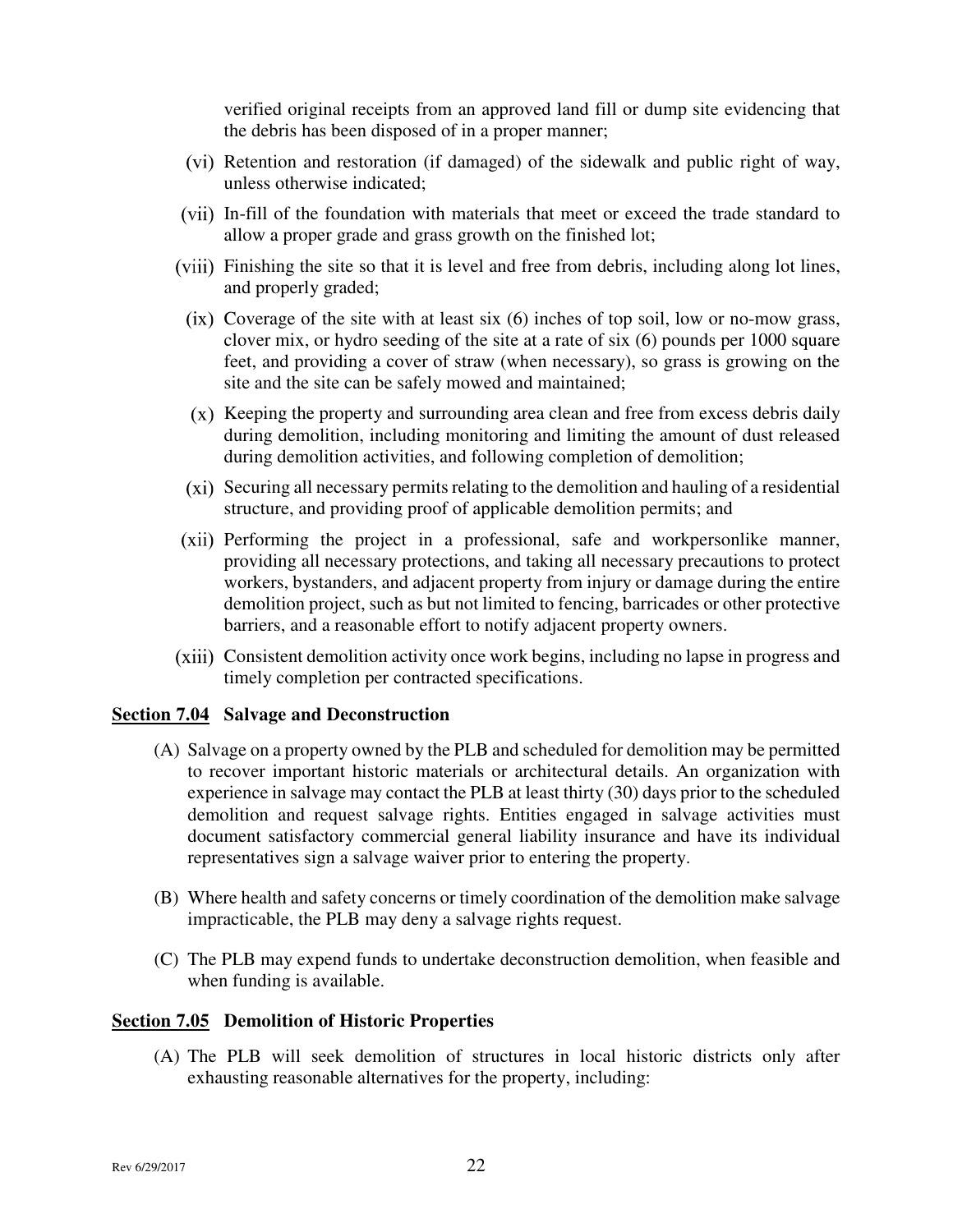- Marketing the property with a local realtor experienced in historic preservation;
- (ii) Securing the property to prevent ongoing deterioration; and
- (iii) Providing grant funds to a qualified end user to support renovation, if funding is available and approved by the Board of Directors.
- (B) To the extent required by law, the PLB will obtain approval prior to demolishing a property in a federal or local historic district or listed on the National Register of Historic Places.

#### **Section 7.06 Commercial Property Demolition**

- (A) The PLB must receive approval from the Board of Directors prior to allocating resources and demolishing a commercial property, as defined in Section 7.01(A).
- (B) Commercial demolition projects eligible for an expenditure of PLB resources must meet some or all of the following criteria:
	- Projects in which the PLB can acquire title and for which there is a qualified end user for the property if the structure is demolished;
	- Projects in which a substantial investment will be made in the property or the surrounding area by an end user or a third party following demolition;
	- (iii) Projects in which matching funds are available to assist with demolition costs, including costs associated with environmental assessment and abatement;
	- $(iv)$  Projects in proximity to existing businesses that will benefit from the demolition through workforce expansion, workforce retention, or new capital investment;
	- $(v)$  Projects in proximity to an existing business likely to relocate if the nuisance structure is not demolished, but would remain if the nuisance were abated;
	- (vi) Projects that will increase the quality of life for residents of a surrounding residential neighborhood because of demolition;
	- Projects in which the structure constitutes a serious health and safety risk to the surrounding area and that risk will be minimized or eliminated because of demolition;
	- (viii) Projects in which the structure is functionally obsolete, cannot be returned to its original use, or cannot be converted to a different use; and
		- Additional criteria that increase a project's merit on a case-by-case basis.

#### **Article VIII. Inventory**

#### **Section 8.01 Inventory Generally**

(A) The PLB will utilize either the same property inventory database system as both the Pittsburgh Real Estate Division and the URA, or one that can be easily and seamlessly integrated, including real time updates.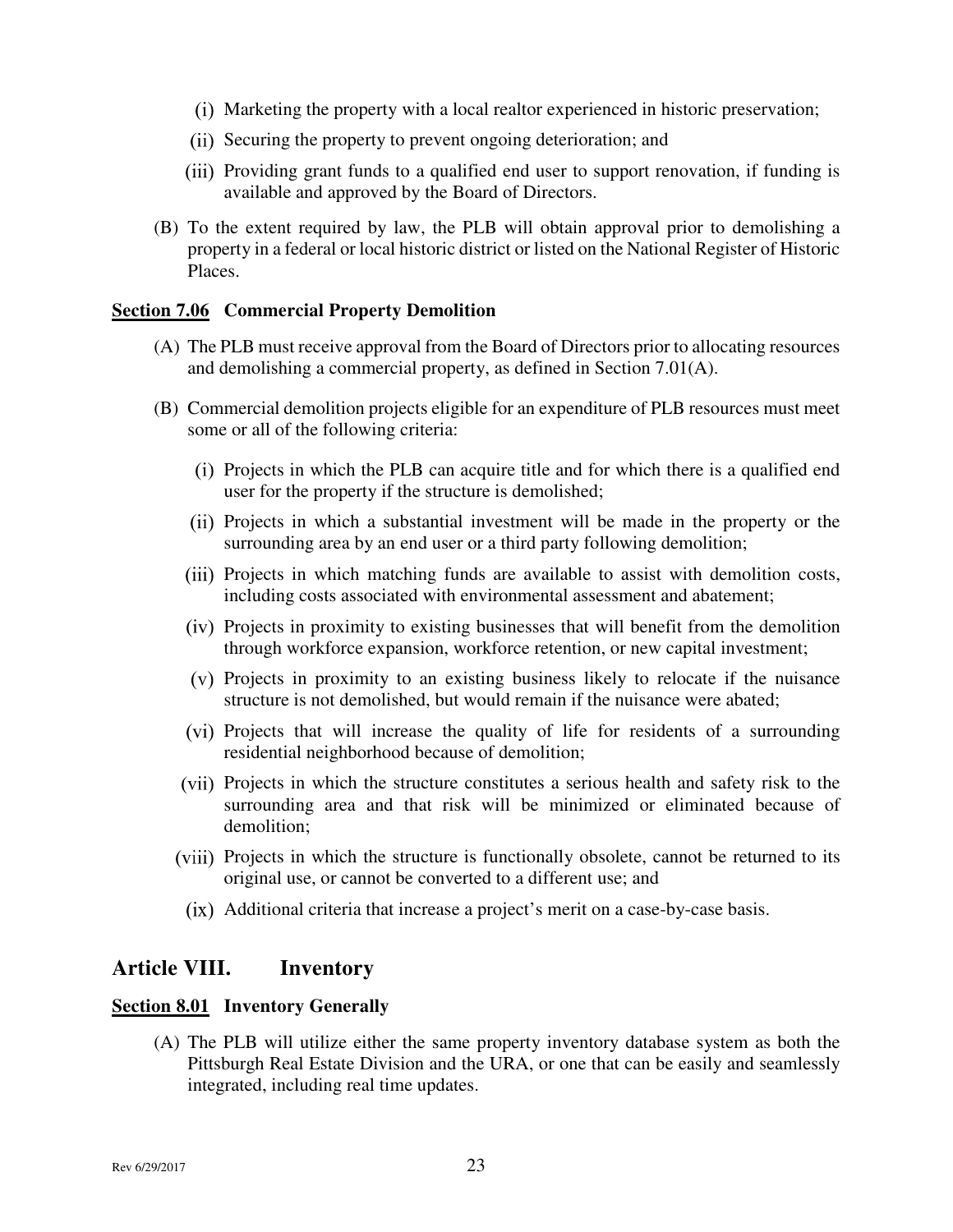(B) The PLB will make information related to its entire inventory available in this system, with an online interface, accessible to the public, per the Act and the Ordinance.

#### **Article IX. Contractors**

#### **Section 9.01 General Considerations**

- (A) Every PLB contractor will be required to pre-qualify for work through the PLB and work will only be awarded to pre-qualified contractors. In lieu of pre-qualification, a contractor may be required to complete an independent contractor agreement with the PLB before work is awarded at the discretion of the PLB.
- (B) In order to pre-qualify for work through the PLB, all prospective contractors must provide or have met the eligibility requirements laid out in the Request for Qualifications.
- (C) If a contractor meets the PLB's qualification standards, the contractor will be eligible for work through the PLB according to the contractor's trade or specialty.
- (D) The PLB reserves the right to require additional information in the procurement of professional and contracting services, including a financial statement from contractors, before qualifying a contractor.
- (E) The PLB shall meet, at a minimum, the stated Minority and Women Business Enterprise (MWBE) goals as set by the City. It shall strive to include disabled and veteran-owned business goals in its procurement.

#### **Article X. Maintenance**

#### **Section 10.01 Maintenance Generally**

- (A) The PLB will follow all local codes and statutes regarding maintenance of its portfolio of property, and may set additional standards as may change from time to time.
- (B) The PLB will endeavor to maintain property in a way that reduces or eliminates nuisance conditions, maintains or increases the property values of adjacent and nearby properties, and ensures the future marketability of the property.
- (C) Maintenance of its entire portfolio of properties is an obligation of the PLB and may include different types of activities on vacant land and on structures, and must be budgeted year by year, accordingly.
- (D) The PLB will utilize public sector and qualified contractors for all maintenance necessary on a property owned by the PLB, including locally sourcing its maintenance work to the greatest extent possible, per the Ordinance
- (E) The PLB may partner with the URA on its LandCare program for enhanced standards and guidelines, to ensure consistency and maximum local economic stimulus.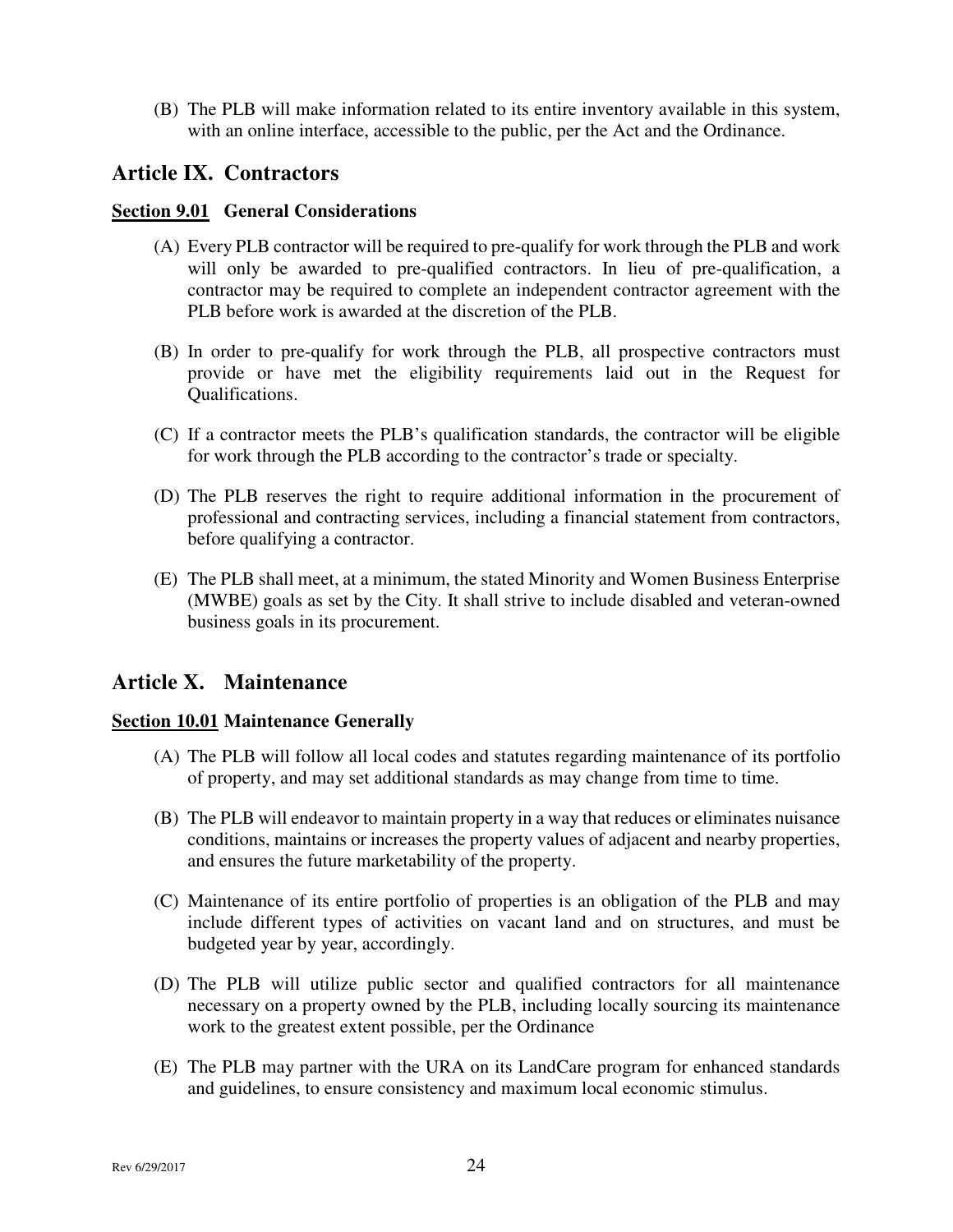#### **Section 10.02 Maintenance Standards**

- (A) Depending on the final disposition of the property, the PLB may require newly acquired properties to be:
	- (i) Initially cleaned and cleared out;
	- (ii) Boarded up and otherwise secured;
	- (iii) Winterized;
	- Re-keyed or otherwise made accessible; and
	- Regularly mowed and cleared.
- (B) The PLB will use public sector and qualified contractors to maintain a property based on the following standards:
	- (i) Mowing the property regularly as needed, to a length of four  $(4)$  to six  $(6)$  inches at each mowing;
	- Trimming any additional vegetation on a vacant unimproved property or on the frontage of improved property regularly as needed;
	- (iii) Keeping the property free of litter and debris;
	- (iv) Removing dead or dying trees as necessary and resources permit;
	- Boarding or otherwise securing any open entry points on vacant structures that the PLB owns, as necessary and as resources permit.

#### **Section 10.03 Leasing and Licensing Program**

- (A) Anyone interested in maintaining Real Property owned by the PLB may apply to lease or license this land.
- (B) Prospective applicants must meet the same considerations as other PLB end users for Real Property, but will not be required to own adjacent property.
- (C) A lease or license to enter and maintain Real Property may be granted to a Qualified End User at no cost. The PLB may elect to participate it the City's Adopt-A-Lot program.

#### **Article XI. Insurance**

#### **Section 11.01 Insurance Requirements**

- (A) Each property that the PLB acquires will be covered by general liability insurance for the duration of the PLB's ownership.
- (B) The PLB may purchase casualty insurance for a property on a case-by-case basis. Factors to consider regarding the purchase of casualty insurance include the proposed length of PLB ownership and the fair market value of the property.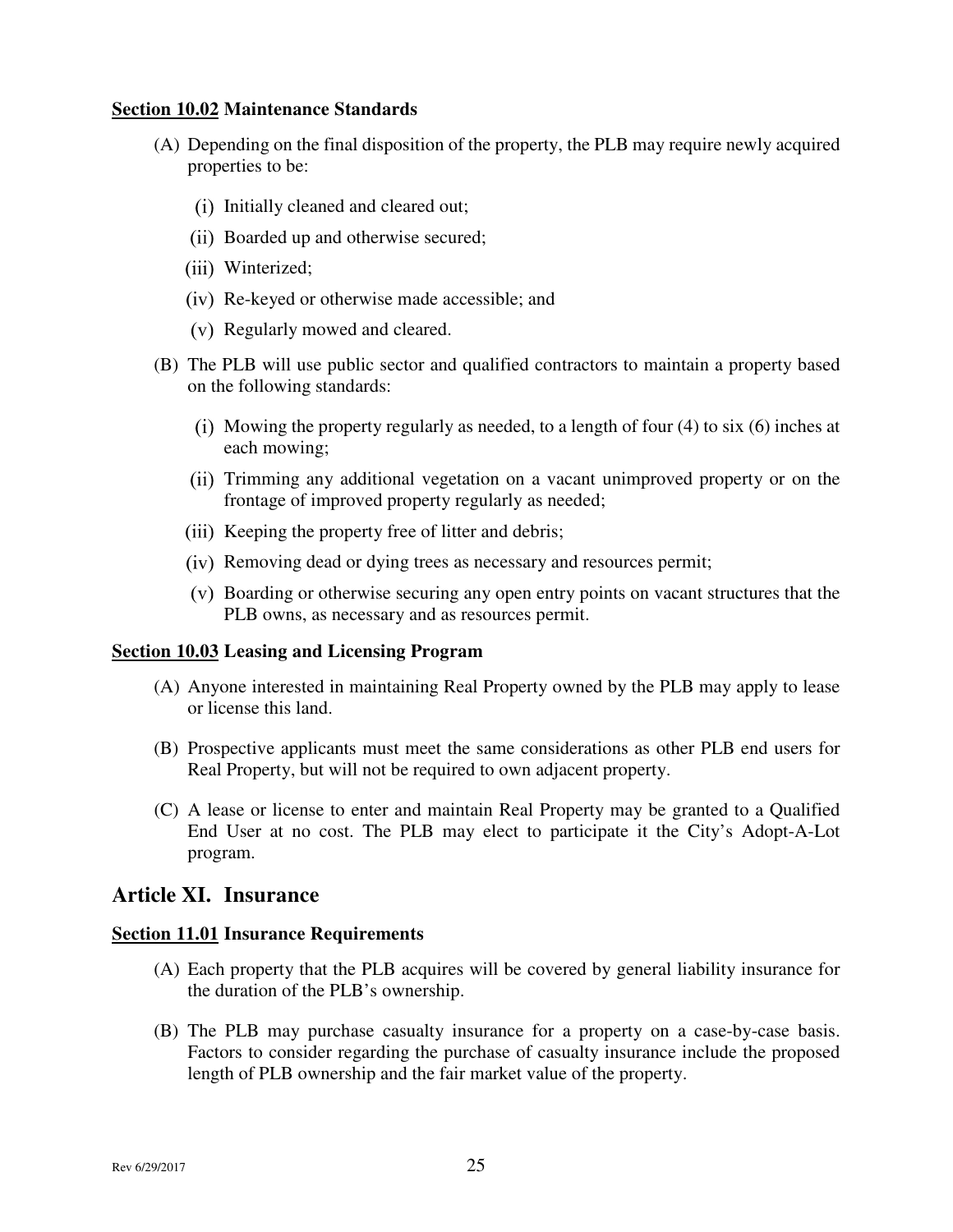#### **Article XII.Appeals**

#### **Section 12.01 Appeals Generally**

(A) The term "Appeal Party" shall mean an individual or entity that:

(1) has submitted a Property Transfer Application for, or lives within a 200-foot radius of, a property that is the subject of a notice of selection of a Qualified End User pursuant to Section 5.04(e) and/or (f) hereof; or

(2) lives within a 200-foot radius of a property that is owned by the PLB; and

(3) has requested in writing or at a meeting of the PLB Board that the PLB Chair review a particular matter for which the individual or entity is unsatisfied with a PLB staff member's decision, determination, or conclusion.

(B) The PLB Chair shall not entertain any request for an appeal if such request is for a property that is the subject of a Purchase and Sale Agreement pursuant to Section 5.04(h) hereof.

#### **Section 12.02 Initial Appeal**

(A) Upon notice from an Appeal Party, the PLB's Chair will independently discuss the matter with the staff member and the interested party and will notify the interested party of the outcome within seven (7) days.

#### **Section 12.03 Further Appeal**

- (A) When an Appeal Party is directly affected and unsatisfied by the outcome pursuant to 12.02 (A), the party may file an appeal with the PLB's Board of Directors. The appeal must be in writing and submitted to the PLB no later than ten (10) days after notice of the PLB's decision.
- (B) The PLB's Board of Directors will consider each appeal on a case-by-case basis to determine whether the decision of the PLB followed these Policies and Procedures or the Board's resolutions.
- (C) The PLB will ensure appeal decisions are made as expeditiously as practicable.
- (D) If the Board determines that the PLB acted in a way inconsistent with these Policies and Procedures or the Board's resolutions, the Board may take action to correct the prior decision. When feasible, the Board may instruct the PLB to reconsider its decision in a manner consistent with these Policies and Procedures.
- (E) If the PLB has decided to acquire or dispose of a property or contract for services, and if at the time of the appeal the PLB has contracted to acquire or dispose of property or contract for services, the appeal will not affect the ability of the PLB to acquire or retain title to the property, dispose of the property, or perform its contractual obligations.
- (F) Regardless of the outcome of the appeal, the Board will instruct the PLB to notify the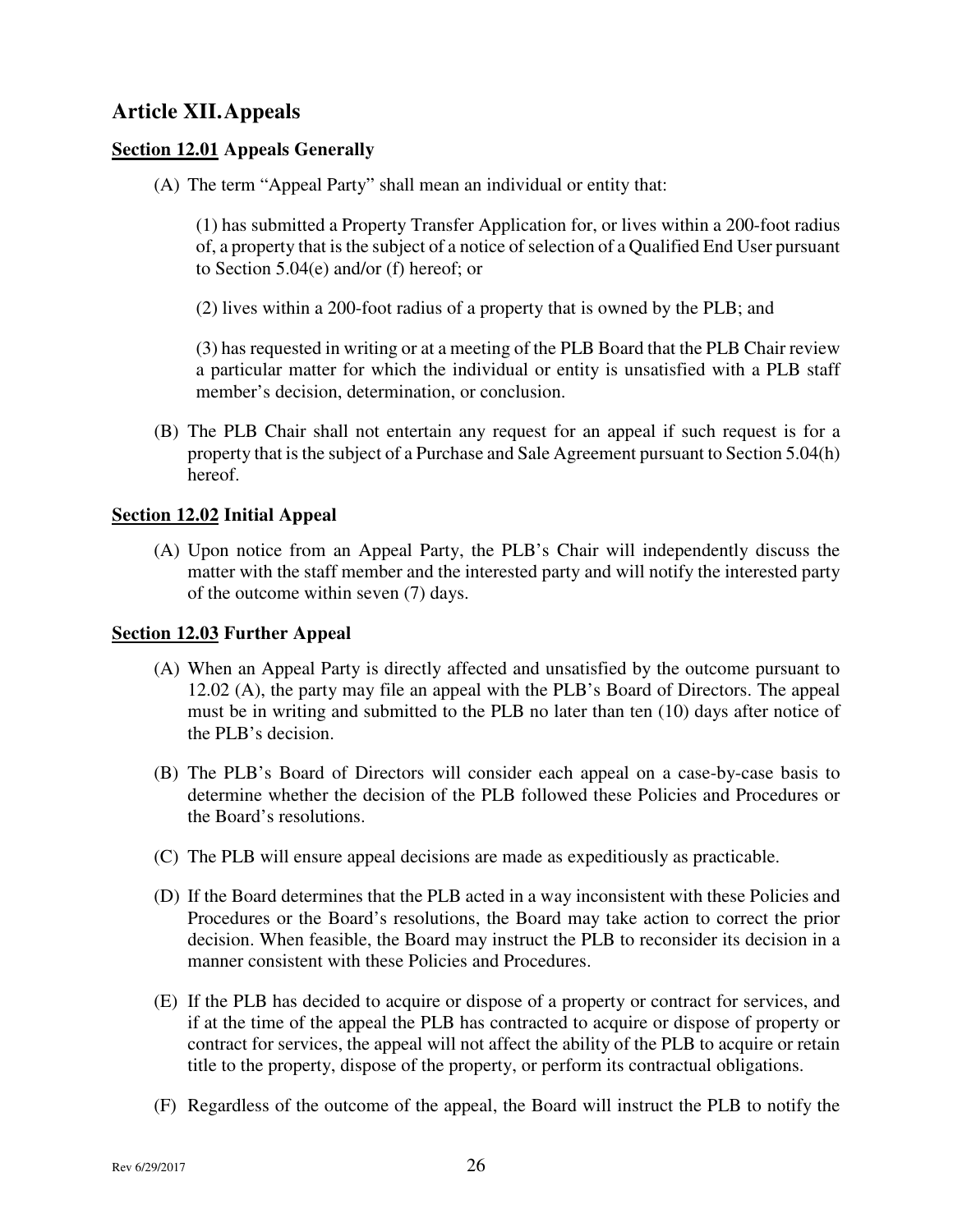Appeal Party of the outcome of the appeal in writing. Decisions made by the full board shall be the final PLB determination and subject to no further appeal.

#### **Article XIII. Financial Responsibility**

#### **Section 13.01 General Considerations**

PLB shall maintain a balanced budget. The PLB shall not acquire Real Property that is associated with costs that are not provided for in its budget. PLB must budget and secure funds to pay for maintenance obligations associated with its Real Property. The PLB must budget to pay for the legal costs associated with clearing title so that land can be transferred out with free and clear title in furtherance of the City's vision for land use.

#### **Section 13.02 Costs of Obligations**

- (A) The PLB is obliged by City policy that recognizes obligations of property ownership which should be honored and enforced and by the Ordinance and the Act to maintain its often long term neglected property in accordance with applicable statutes, laws and codes. There are significant costs associated with maintenance of property.
- (B) The PLB must be compliant with local, state, and federal prevailing wage laws.

#### **Section 13.03 Sources of Funding**

- (A) Real Property related. The PLB may control, hold, manage, maintain, operate, lease as lessor, secure, prevent the waste or deterioration of, demolish, or take all other actions necessary to preserve the value of its Real Property inventory. The PLB may fix, charge, and collect rents, fees, and charges for use of its property as provided in the Act or the Ordinance as well as for services provided by the PLB. Any proceeds from the property sales shall be retained, expended, or transferred by the PLB as determined by the Board in the best interests of the Land Bank and in accordance with the Ordinance and the Act. The PLB is not authorized to levy any type of tax or special assessment.
- (B) Operational funding. The PLB may receive:
	- Funding through grants and loans from the Federal Government, the State, the County, the City, School District and, any members of the PLB, and private sources;
	- Proceeds of insurance coverage for losses incurred, for income from investments and for an asset and activity lawfully permitted to PLB; and
	- Funding through remittance or dedication to PLB of a portion of real estate tax collections on property conveyed by the PLB pursuant to each of the three taxing body's authorizations. The City has authorized the remittance or dedication of 50% of said collections for five (5) years. The PLB shall approach the County and the School District to pursue an ICA which authorizes the same remittance or dedication to PLB.